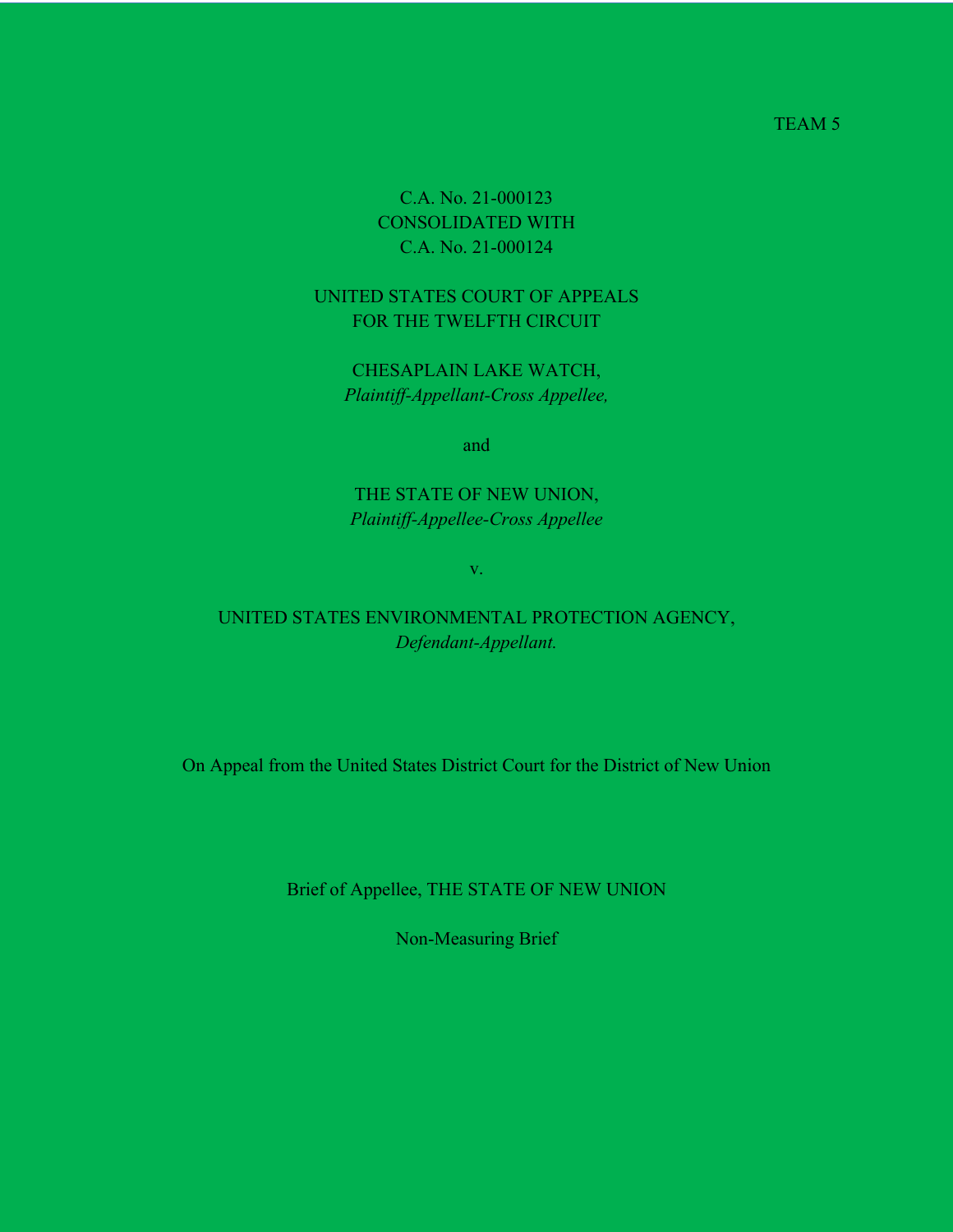| I.                                                                                                                                                                                          |
|---------------------------------------------------------------------------------------------------------------------------------------------------------------------------------------------|
| II.                                                                                                                                                                                         |
| Ш.                                                                                                                                                                                          |
|                                                                                                                                                                                             |
|                                                                                                                                                                                             |
| I.                                                                                                                                                                                          |
| New Union's challenge to EPA's decision is ripe for review under <i>Abbott</i> because the<br>A.                                                                                            |
| New Union's challenge satisfies the additional considerations of <i>Ohio Forestry</i> . 12<br><b>B.</b>                                                                                     |
| The APA and <i>Abbott</i> establish a presumption of judicial review of agency actions13<br>$C$ .                                                                                           |
| New Union reasonably exercised its statutory authority when formulating its TMDL and<br>Π.<br>chose to pursue a water quality improvement plan that best serves the purpose of the CWA, its |
| Under the CWA, New Union properly promulgated a TMDL for Lake Chesaplain and<br>A.                                                                                                          |
| EPA's rejection of New Union's TMDL and adoption of its own TMDL is contrary to<br><b>B.</b><br>the structure of the CWA and, if upheld, would grant EPA authority in excess of that        |
| The TMDL for the Lake Chesaplain Watershed is valid under CWA $\S 303(d)$ . 21<br>Ш.                                                                                                        |
| This Court should hold that CWA permits certain pollutants to be measured in<br>A.                                                                                                          |
| Phased TMDLs are permissible under the CWA and best serve the goal of restoring<br><b>B.</b>                                                                                                |
| EPA's adoption of a credit system in the TMDL for anticipated BMP was not arbitrary or<br>IV.                                                                                               |

# **Table of Contents**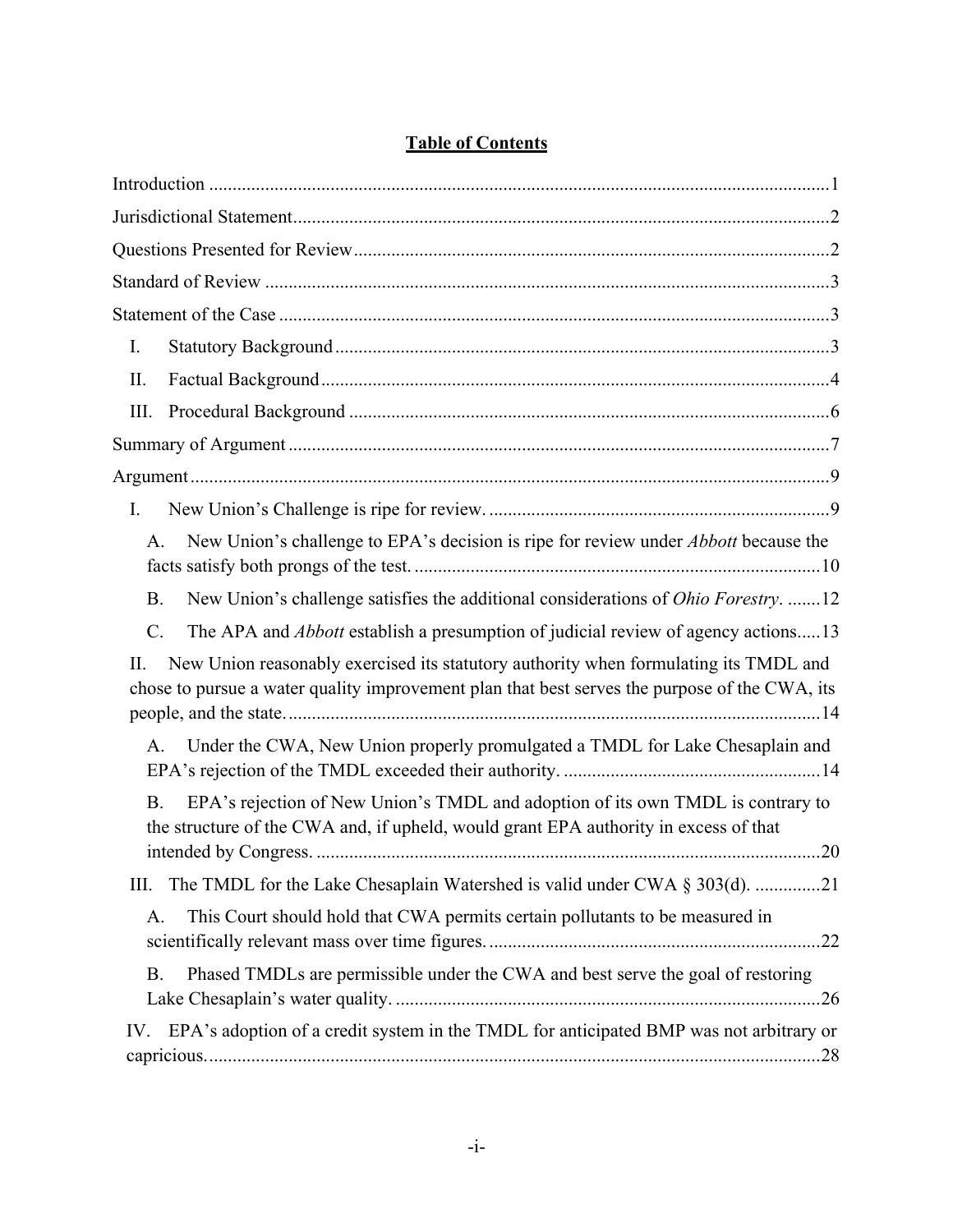|    | A. Administrative guidance falls into one of three categories: (1) general statement of   |  |
|----|-------------------------------------------------------------------------------------------|--|
|    |                                                                                           |  |
| B. | Courts give substantial deference to agency categorization of its own guidance and        |  |
|    | C. Even if this Court overrides EPA's categorization of the guidance and determines it is |  |
|    |                                                                                           |  |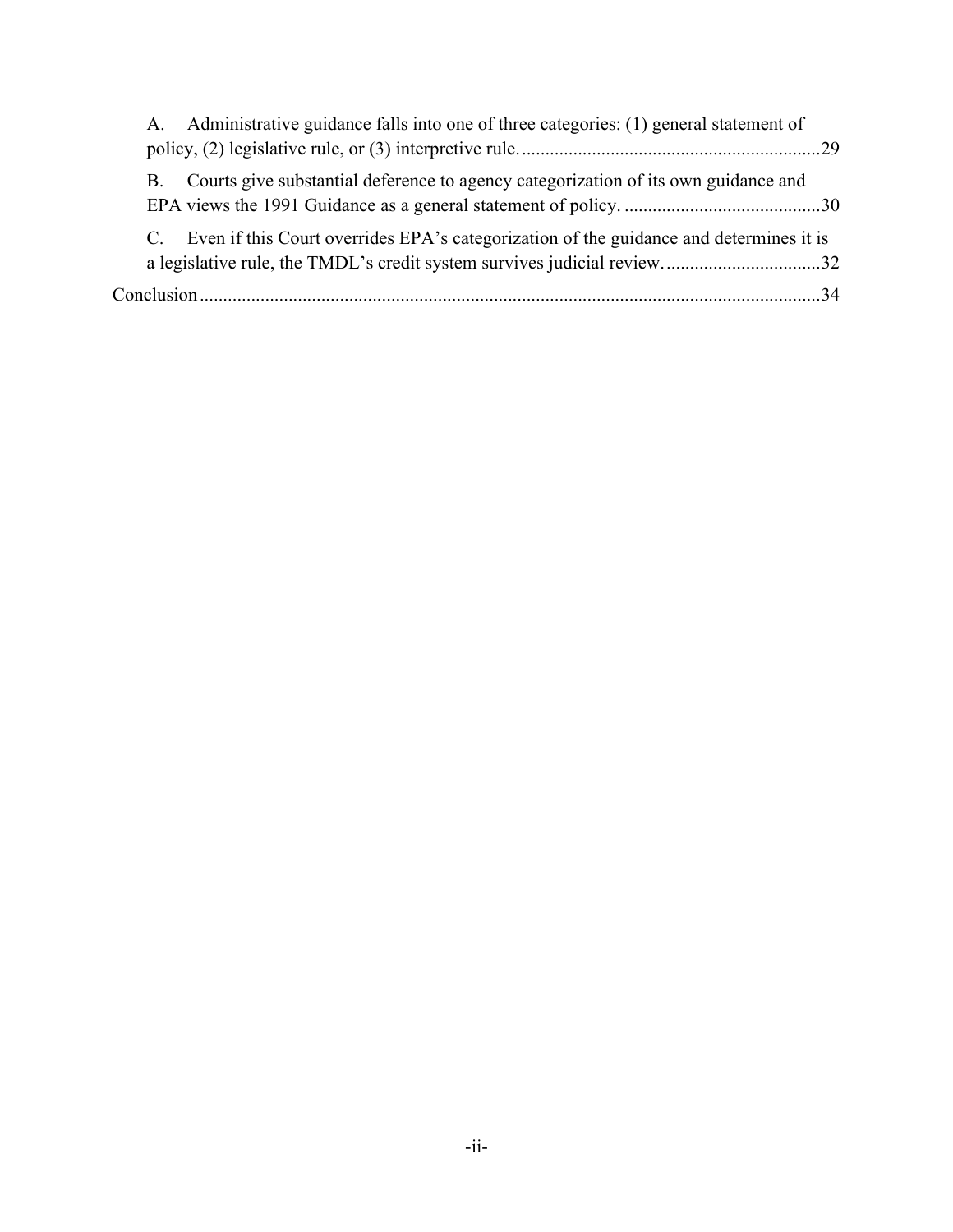# **Table of Authorities**

| Cases                                            | Page(s) |
|--------------------------------------------------|---------|
| Abbott. Abbott Lab'ys v. Gardner.,               |         |
| Am. Farm Bureau Fed'n v. E.P.A.,                 |         |
| Am. Mining Cong. v. Mine Safety & Health Admin., |         |
| Anacostia Riverkeeper, Inc. v. Wheeler,          |         |
| Arkansas v. Oklahoma,                            |         |
| Block v. Cmty. Nutrition Inst.,                  |         |
| Bravos v. Green,                                 |         |
| Chevron, U.S.A., Inc. v. NRDC, Inc.,             |         |
| City of Arcadia v. E.P.A.,                       |         |
| City of Arcadia v. State Water Res. Control Bd., |         |
| Cement Kiln Recycling Coal v. E.P.A.,            |         |
| City of Kennett, Missouri v. E.P.A.,             |         |
| Dioxin/Organochlorine Ctr. v. Clarke,            |         |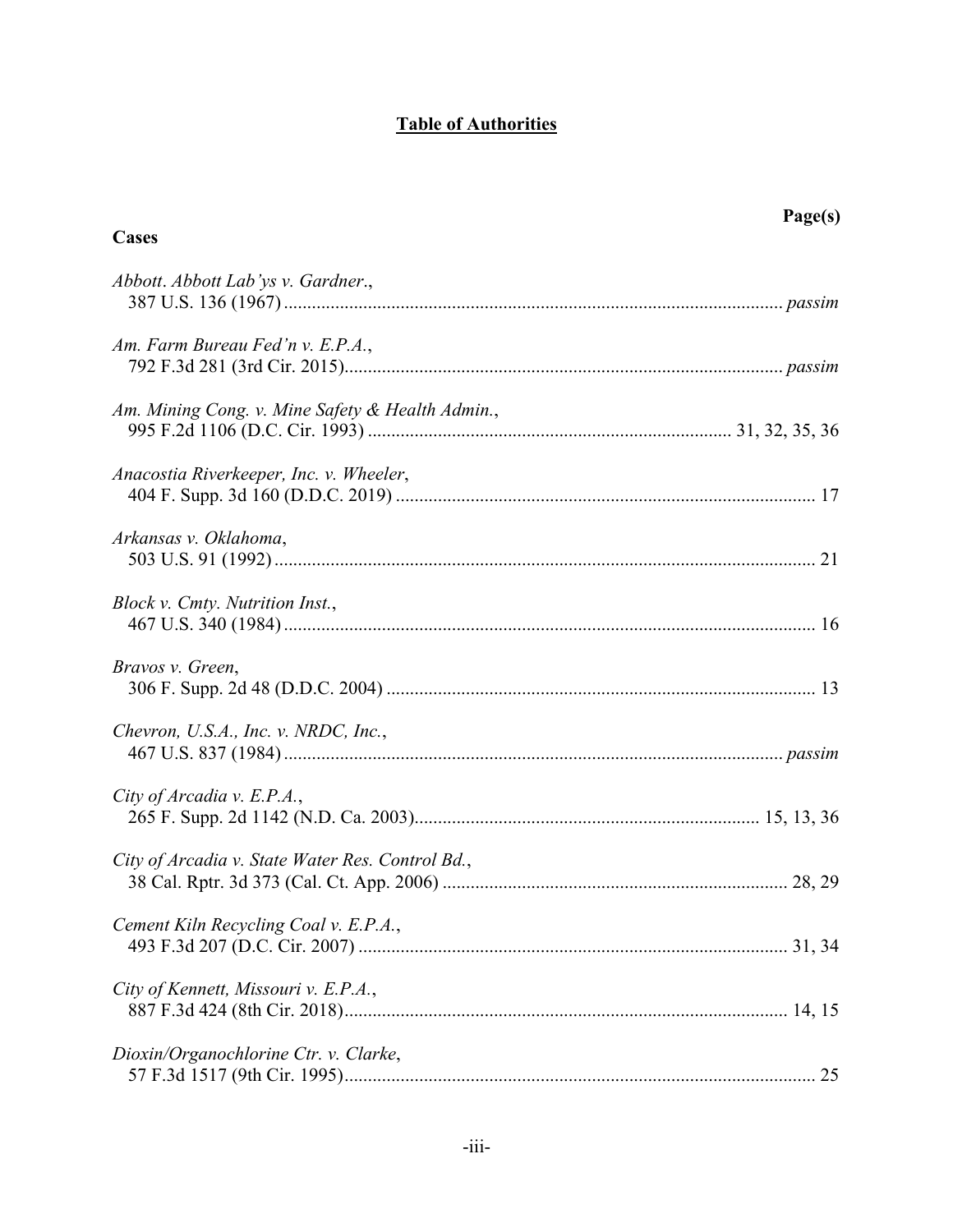| Duke Power Co. v. Carolina Envtl. Study Grp., Inc.,        |
|------------------------------------------------------------|
| Engine Mfrs. Ass'n v. E.P.A.,                              |
| Friends of Earth v. EPA,                                   |
| Friends of Earth, Inc. v. E.P.A.,                          |
| Gen. Elec. Co. v. E.P.A.,                                  |
| Hayes v. Whitman,                                          |
| Iowa League of Cities v. E.P.A.,                           |
| Maryland Dept. of Env't v. Anacostia Riverkeeper,          |
| Molycorp, Inc. v. $E.P.A.,$                                |
| Nat. Res. Def. Council, Inc. v. Muszynski,                 |
| Nat'l Cable & Telecomms. Ass'n v. Brand X Internet Servs., |
| Nat'l Mining Ass'n v. McCarthy,                            |
| Nebraska Pub. Power Dist. v. MidAmerican Energy Co.,       |
| New York v. United States,                                 |
| Ohio Forestry Ass'n, Inc. v. Sierra Club.,                 |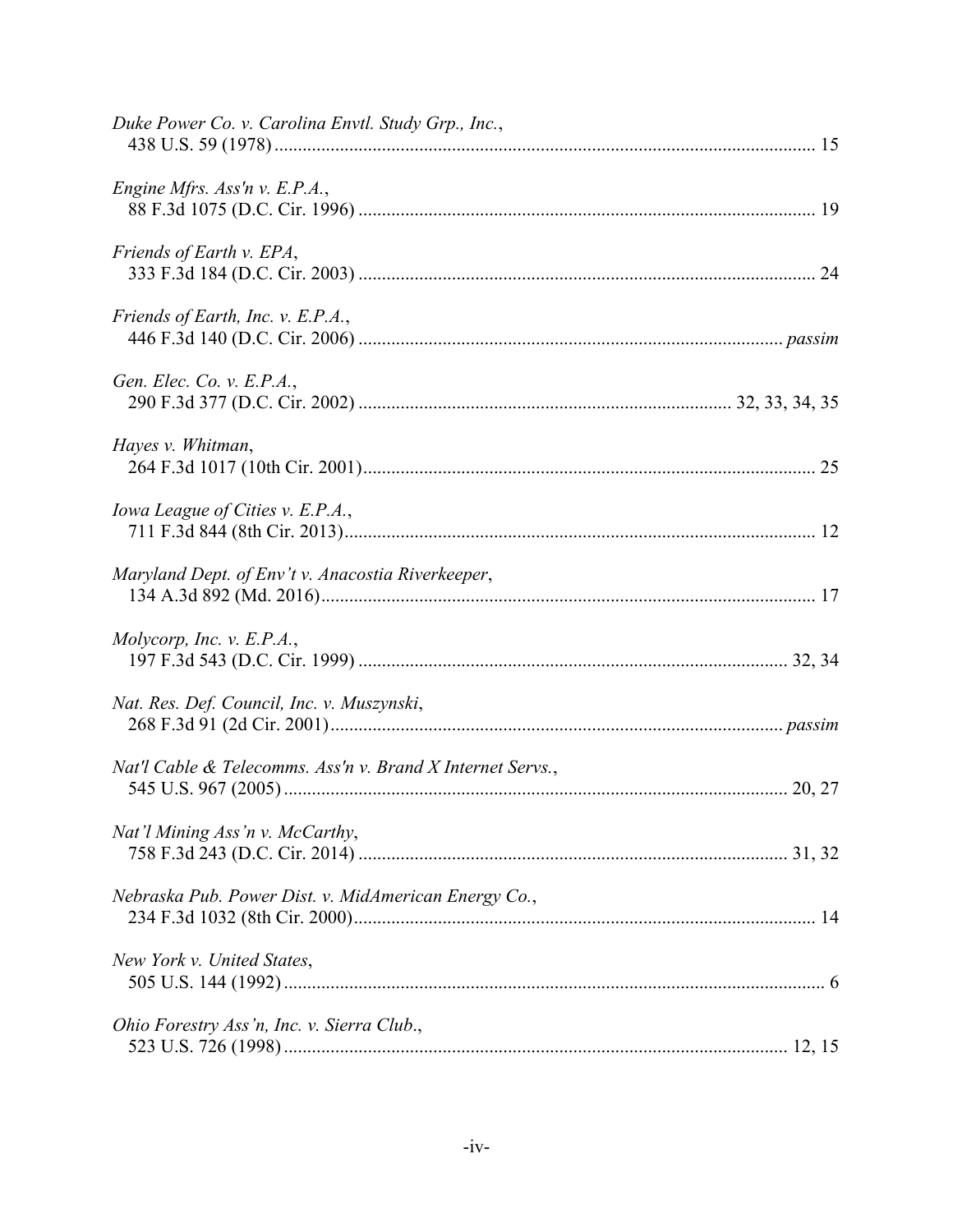| Sackett v. EPA,                                             |
|-------------------------------------------------------------|
| Safari Club Int'l v. Zinke,                                 |
| Sierra Club v. E.P.A.,                                      |
| Sierra Club v. Meiburg,                                     |
| Sierra Club, N. Star Chapter v. Browner,                    |
| Thomas Jefferson Univ. v. Shalala,                          |
| Thomas v. Jackson,                                          |
| United States v. Int'l Bhd. of Teamsters,                   |
| United States v. Mead Corp.,                                |
| Upper Blackstone Water Pollution Abatement Dist. v. E.P.A., |
| <b>Statutes</b>                                             |
|                                                             |
|                                                             |
|                                                             |
|                                                             |
|                                                             |
|                                                             |
|                                                             |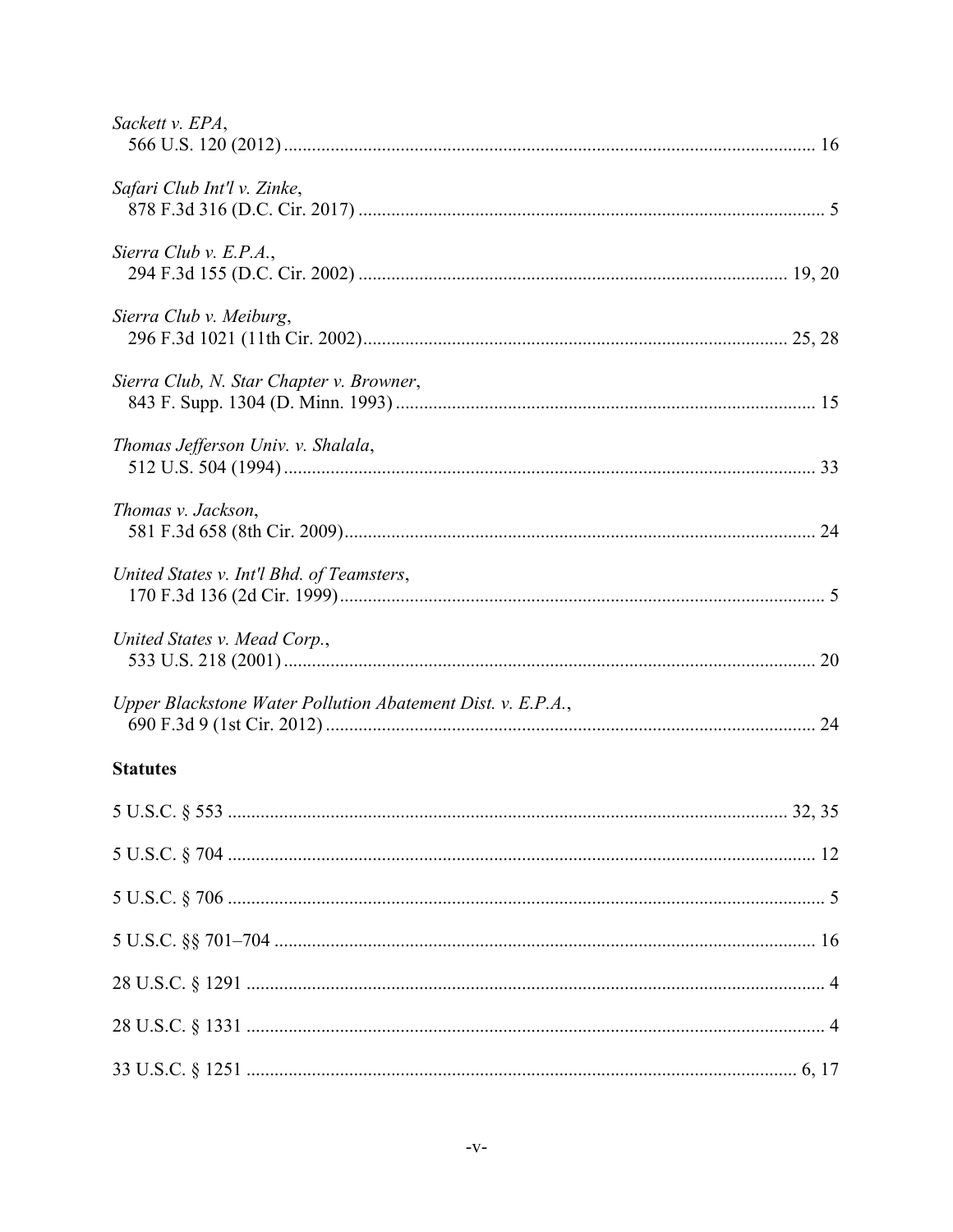| <b>Regulations</b>                                                                     |
|----------------------------------------------------------------------------------------|
|                                                                                        |
|                                                                                        |
|                                                                                        |
|                                                                                        |
|                                                                                        |
|                                                                                        |
|                                                                                        |
|                                                                                        |
| <b>Other Authorities</b>                                                               |
| U.S. Envtl. Prot. Agency, OFF. OF WATER, MEMORANDUM: CLARIFICATION REGARDING "PHASED"  |
| U.S. Envtl. Prot. Agency, OFF. OF WATER, EPA 440/4-91-001, GUIDANCE FOR WATER QUALITY- |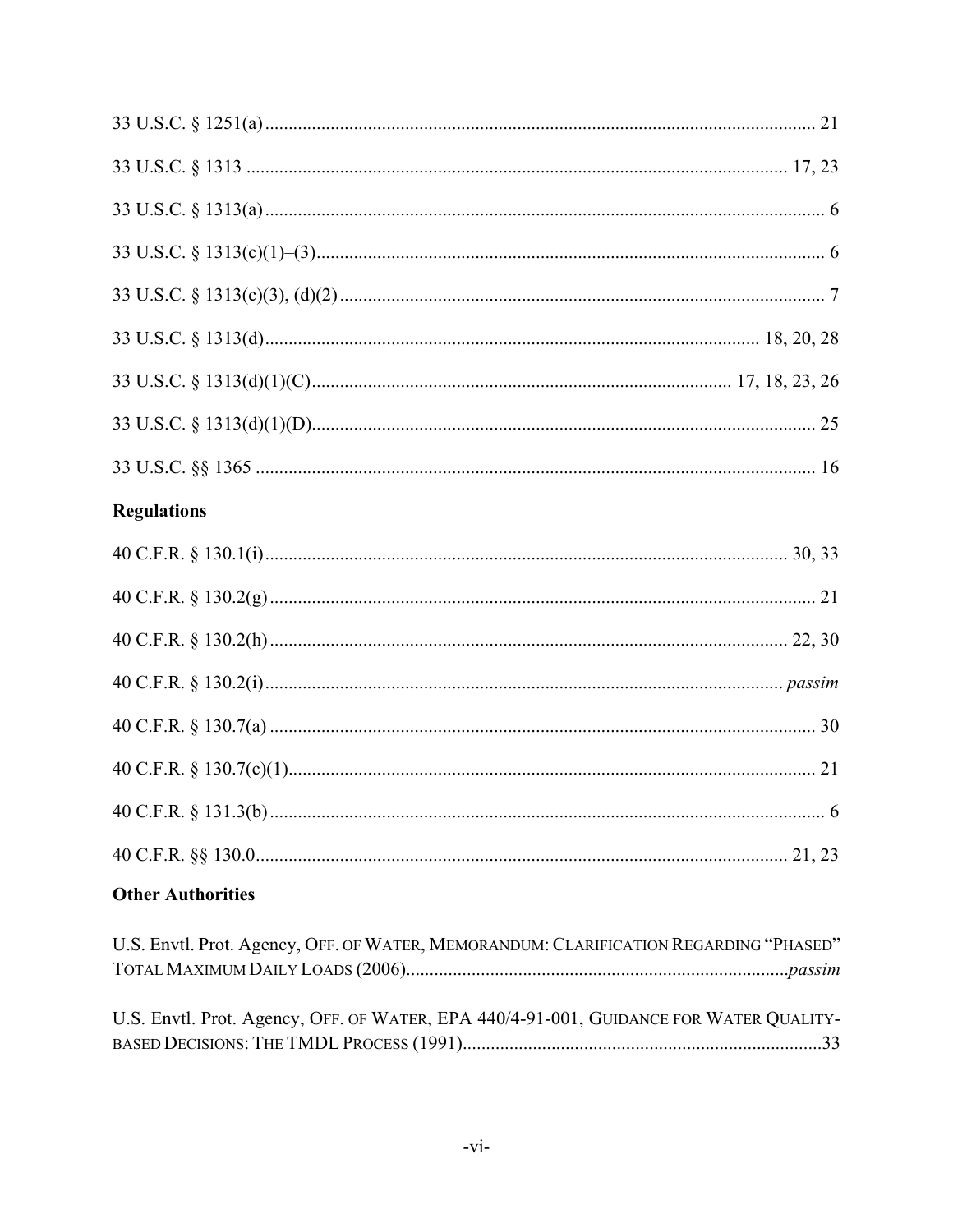#### **Introduction**

Sometimes, seeing the sun shimmer off of a lake on a warm summer day is a dreamlike sight. Other times, such as in 1969 Cleveland, it can be a nightmare. In June of that year, the Cuyahoga River burst into flames, sparking national outrage and eventually leading to the passage of the Clean Water Act of 1972 (CWA). The CWA was enacted for the explicit purpose of restoring and maintaining the nation's waters. Since the enactment of the CWA, many states have diligently worked to improve the water quality of waters within their borders. New Union appears before this court as one of these states working to clean up its waters to ensure all persons and nature can enjoy their benefits.

Prior to the turn of the century, Lake Chesaplain was an ideal location for recreation, sport and industry. The lake's 275 square miles of pristine water attracted people throughout the midnorth region of the country. Understandably, the land was highly sought after. Throughout the watershed, farming and agriculture boomed and new homes were constructed so residents could enjoy the beautiful view from their back porches. But these improvements to the land came with a cost.

Starting in the 1990s, this rapid economic development caused Lake Chesaplain's water quality to decline, partially as a result of an overabundance of phosphorus being discharged into the lake. In 2012, the State of New Union began the process of restoring the lake to its former glory. After conducting a careful study of the sources of pollution, New Union promulgated a plan to reduce the levels of pollution and return Lake Chesaplain to its former glory. This plan required a delicate balance, distributing the burden of the restoration equally and equitably across contributors of the excess phosphorus such that restoration could actually be achieved. But some would like to delay water restoration and decrease the likelihood of returning Lake Chesaplain to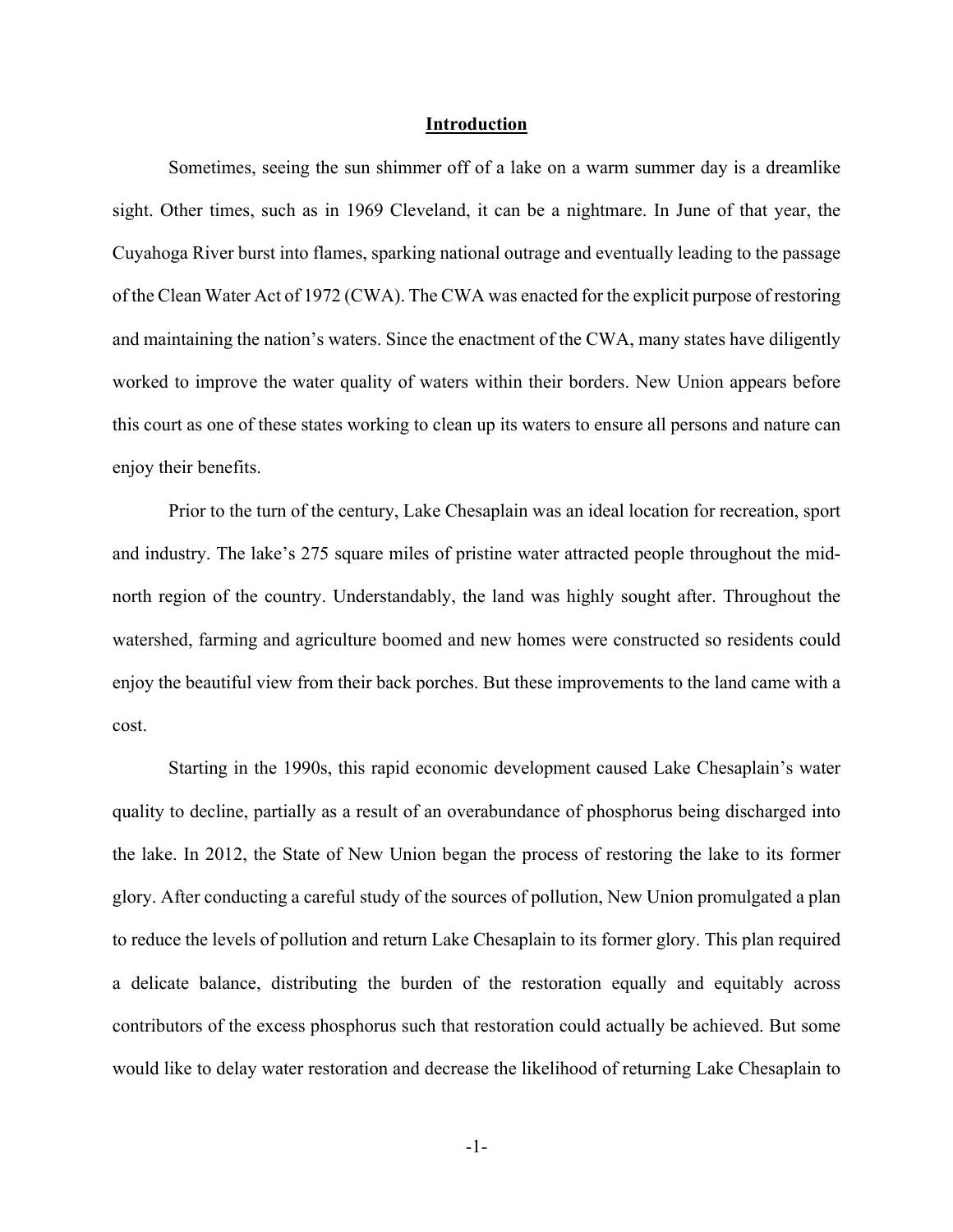its former glory merely for want of formalistic boxes. Even so, New Union will continue to push to improve the water quality for the benefit of all.

#### **Jurisdictional Statement**

The United States Environmental Protection Agency (EPA) appeals from an Opinion and Order granting summary judgment in favor of New Union and against EPA in No. 66-CV-2020, and Chesaplain Lake Watch (CLW) appeals from an Opinion and Order granting summary judgment in favor of EPA in No. 73-CV-2020, both of which were entered on August 15, 2021 by the Honorable Judge Romulus N. Remus of the United States District Court for the District of New Union. The district court had subject-matter jurisdiction under the judicial review provisions of the Administrative Procedure Act (APA) and pursuant to 28 U.S.C. § 1331 because the cause of action is provided by federal law. EPA and CLW filed timely Notices of Appeal. The Twelfth Circuit Court of Appeals has jurisdiction over this matter under 28 U.S.C. § 1291.

#### **Questions Presented for Review**

- 1) Whether EPA's decision to reject New Union's Lake Chesaplain phosphorus TMDL and adopt its own is ripe for judicial review.
- 2) Whether EPA's rejection of New Union's Lake Chesaplain phosphorus TMDL solely because it did not set distinct limits for wasteload allocations and load allocations was contrary to law, based on an incorrect interpretation of "total maximum daily load" in CWA  $§$  303(d).
- 3) Whether § 303(d) of the CWA requires EPA to only adopt TMDLs that measure pollutants in daily terms despite more scientifically-relevant mass over time measurements, and prohibits phased-in TMDLs.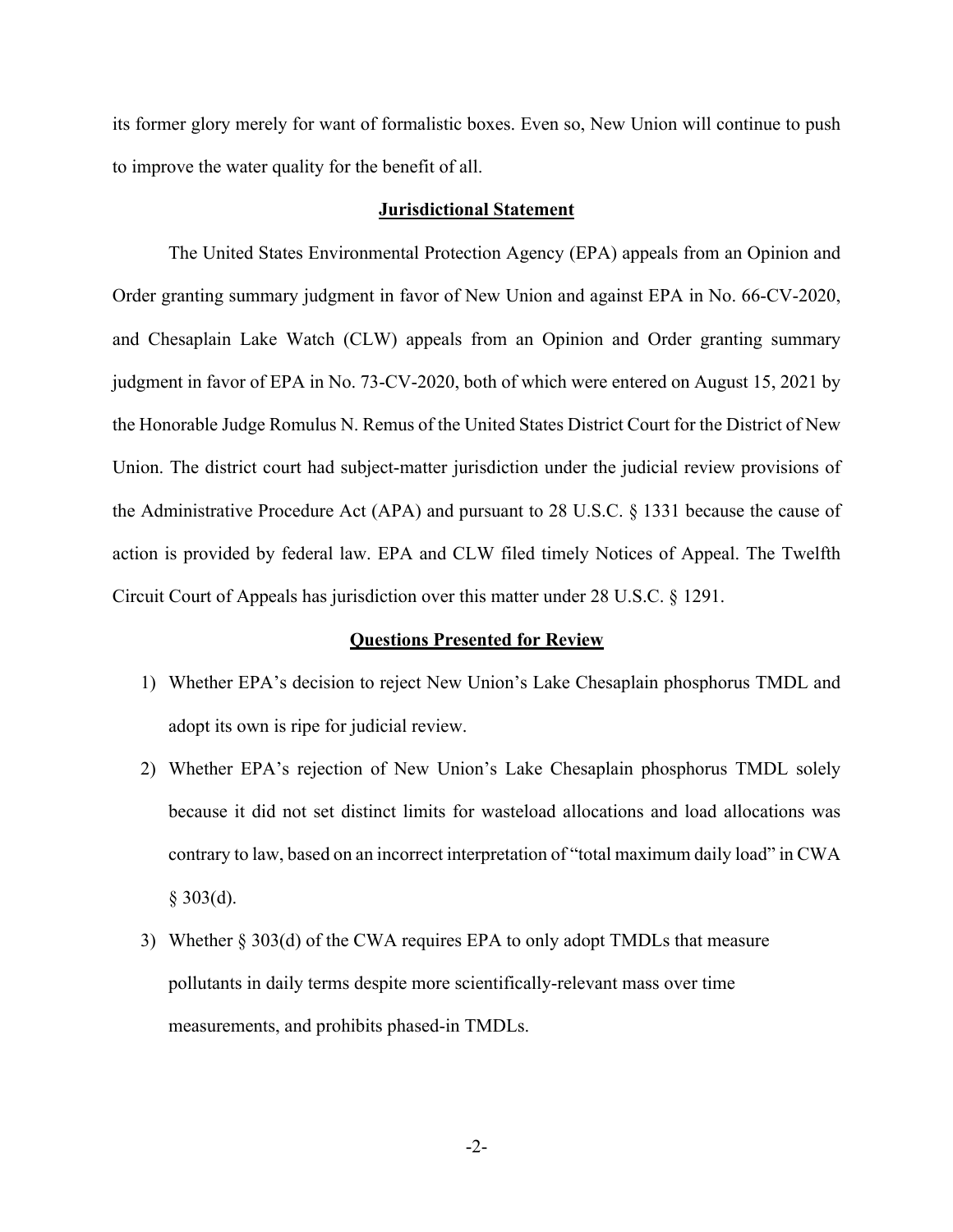4) Whether EPA's adoption of a credit for anticipated BMP of Lake Chesaplain's nonpoint sources was arbitrary and capricious or an abuse of discretion due to the lack of assurance of BMP implementation.

#### **Standard of Review**

"Courts review a district court's review of an agency action de novo." *United States v. Int'l Bhd. of Teamsters*, 170 F.3d 136, 142 (2d Cir. 1999); *see also Safari Club Int'l v. Zinke*, 878 F.3d 316, 325 (D.C. Cir. 2017). Under the APA, a court may "hold unlawful and set aside agency action, findings, and conclusions found to be ... arbitrary, capricious, an abuse of discretion, or otherwise not in accordance with law." 5 U.S.C. § 706. While the "court may not substitute its judgment for that of the agency," an agency decision may be set aside where the agency relied on factors Congress did not intend it to consider, "entirely failed to consider an important aspect of the problem, offered an explanation for its decision that runs counter to the evidence before the agency, or is so implausible that it could not be ascribed to a difference in view or the product of agency expertise." *Nat. Res. Def. Council, Inc. v. Muszynski*, 268 F.3d 91, 96–97 (2d Cir. 2001).

#### **Statement of the Case**

#### **I. Statutory Background**

The CWA creates a system of cooperative federalism designed to "restore and maintain the chemical, physical, and biological integrity of the Nation's waters." 33 U.S.C. § 1251. EPA sets national water quality standards and states implement regulatory programs to meet these standards. *See New York v. United States*, 505 U.S. 144, 145, 167 (1992).

Under CWA § 303(a), states must adopt water quality standards (WQS) for bodies of water within its borders. 33 U.S.C. § 1313(a). In a WQS, the state designates uses for each waterbody and then sets water quality criteria necessary to support the waterbody's designated use. *Id.* at § 1313(c)(2)(A). The water quality criteria may be numerical limits on pollutant concentrations in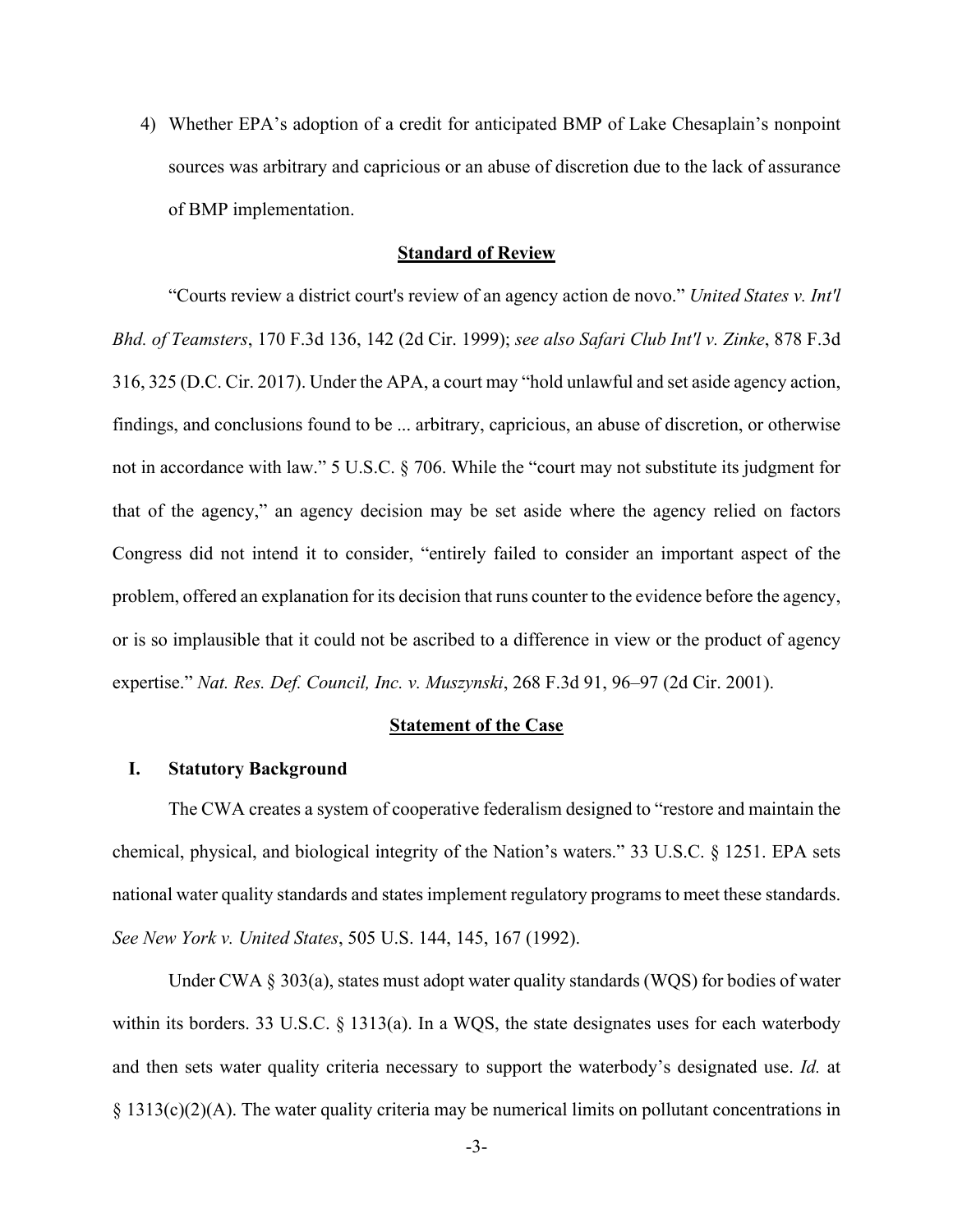the waterbody or narrative standards for aesthetic qualities and non-specific pollutants. *See id.* at § 1313(c)(2)(B); 40 C.F.R. § 131.3(b). The state must review and, if appropriate, revise its WQS at least every three years. 33 U.S.C.  $\S$  1313(c)(1)–(3).

When a specific body of water fails to meet the WQS for its designated use, the state must list the waterbody as impaired and develop a plan to improve the water quality and restore it to the desired purpose. *Id.* at § 1313(d)(1). This plan is commonly referred to as a TMDL, which is the abbreviation for the CWA term "total maximum daily load." A TMDL sets the maximum amount of offending pollutants in a waterbody "necessary to implement the applicable [WQS] with seasonal variations and a margin of safety which takes into account any lack of knowledge concerning the relationship between effluent limitations and water quality." *Id.* at § 1313(d)(1)(C). In 40 C.F.R. § 130.2(i), EPA defines a TMDL as the "sum of the individual [waste load allocations (WLA)] for point sources and [load allocations (LA)] for nonpoint sources and natural background." The state may take credit for nonpoint source pollution reduction in order to make the WLA less stringent, but only if Best Management Practices (BMP) or "other nonpoint source pollution controls make more stringent load allocations practicable." 40 C.F.R. § 130.2(i).

EPA must review each step in the WQS process and has authority to approve or reject statesubmitted TMDLs. 33 U.S.C. § 1313(c)(3), (d)(2). If EPA agrees that a waterbody is impaired but disapproves of the state's TMDL, EPA must establish its own TMDL for the impaired waterbody within thirty days of its date of disapproval. *Id.* at § 1313(d)(2).

### **II. Factual Background**

CWA § 303(d) requires each state to adopt a WQS for each waterbody within its borders. *Id.* at § 1313(a). In accordance with § 303(d), New Union established a WQS for Lake Chesaplain and designated it a Class AA waterbody, a classification reserved for the highest quality waters. R. at 8. Class AA waterbodies are designated for uses including drinking water, recreation, and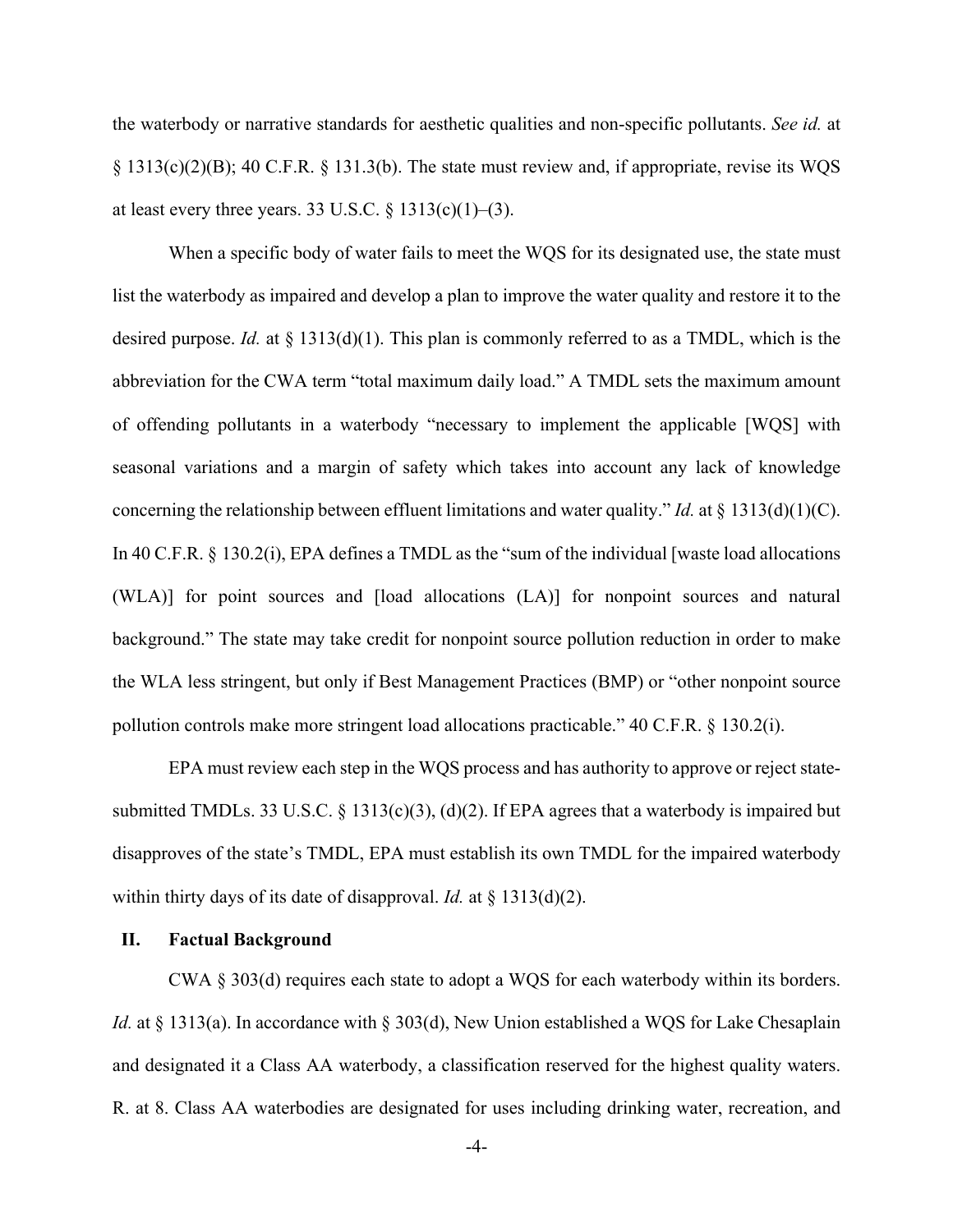fish propagation and survival. *Id.* In 2008, New Union created the Lake Chesaplain Study Commission (the Commission), which issued a report in August 2012. *Id.* The report found Lake Chesaplain suffered from excessive algae growth caused by disproportionate amounts of phosphorus in the water. *Id.* In line with these findings, New Union's Division of Fisheries and Environmental Control (DOFEC) adopted a water quality criterion of 0.014 mg for Class AA waters. *Id.* Current phosphorus levels in Lake Chesaplain varied between .020 mg/l and .034 mg/l. *Id.* In 2016, DOFEC issued a supplemental report calculating the maximum allowable phosphorus loading to achieve the WQS and identified existing sources of phosphorus inputs. *Id.* The maximum phosphorus loading for Lake Chesaplain was calculated at 120 metric tons (mt) annually. *Id.*

Unfortunately, as of 2015, existing phosphorus loads in Lake Chesaplain were 180 mt, including 61.9 mt from point sources, 85.8 mt from nonpoint sources, and 32.3 mt from natural sources. *Id.* at 8–9. The point sources for Lake Chesaplain are the Chesaplain Mills sewage treatment plant and Chesaplain slaughterhouse. *Id.* at 8. The nonpoint sources for Lake Chesaplain are the concentrated animal feeding operations (CAFOs) manure spreading, other agricultural resources, and septic tank inputs. *Id.* at 8–9. In 2017, DOFEC noticed a proposal to implement a TMDL, which proposed an equal-phased reduction in both point source and nonpoint source discharges that would be phased in over five years with a stacking 7% decrease each year. *Id.* at 9. Under this plan, there would be a 35% reduction of phosphorus in Lake Chesaplain by year five. *Id.* To reach this 35% reduction by year five, permit limits for phosphorus inputs would be imposed on point sources and BMP would be implemented for nonpoint sources. *Id.* The proposed BMP for agricultural sources included modified feeds for CAFOs, physical and chemical treatment of manure streams, and restrictions on manure spreading when the soil is frozen or saturated. *Id.*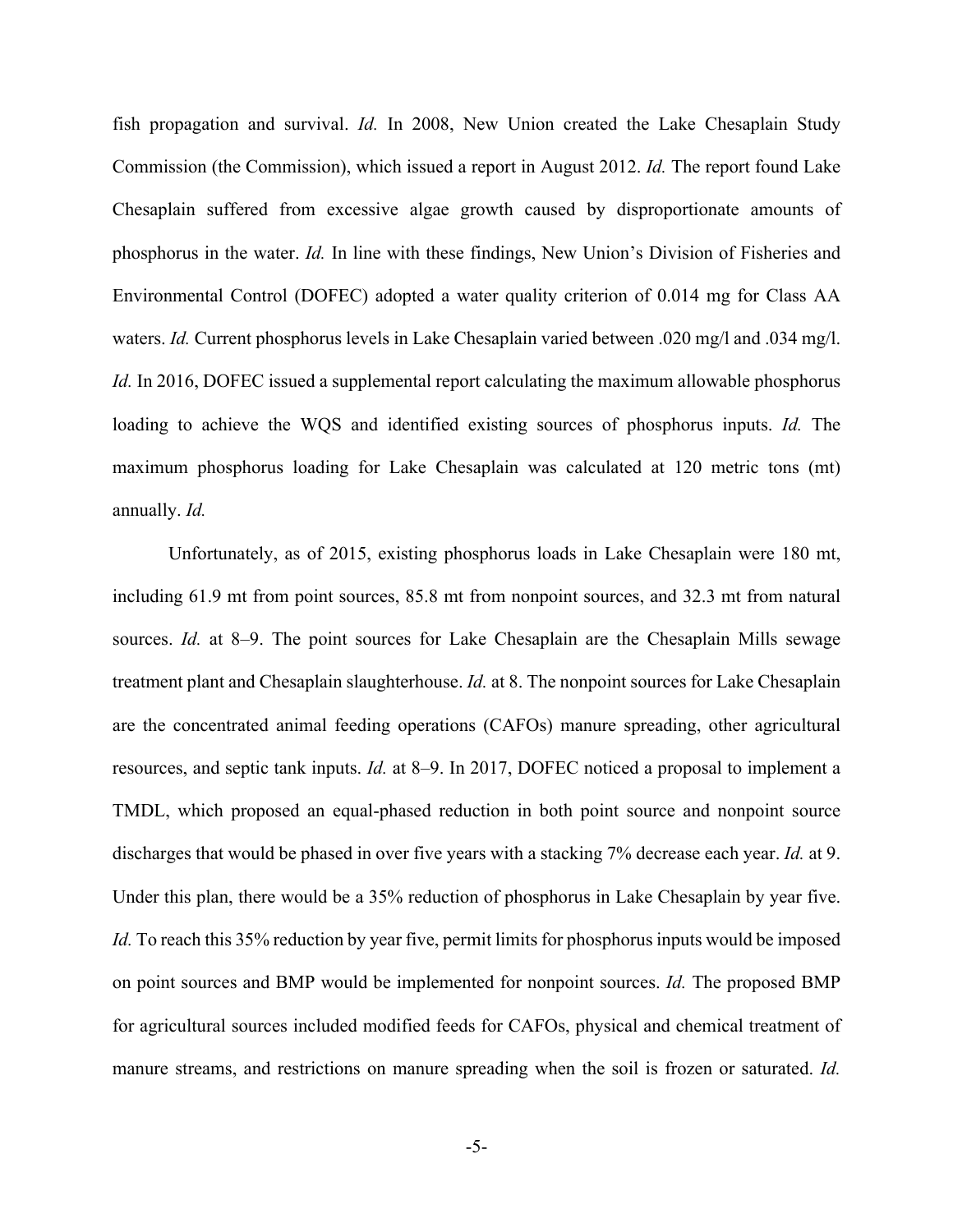Proposed BMP for private septic systems consisted of increased septic tank inspection and pumping schedules. *Id.* By instituting BMP, New Union could receive credits from EPA that would allow it to increase the point source permit limits for phosphorus. *Id.* at 6.

 While the science behind DOFEC's plan was not disputed, the proposed method of achieving the WQS through a 35% phased-in reduction was highly criticized by interested parties. *Id.* at 9. The nonpoint sources objected to the costs associated with the proposed TMDL, and CLW objected to the phased annual reduction, New Union's statutory authority to impose and enforce BMP, and the credits available through the institution of BMP. *Id.* at 9–10. In light of these criticisms, New Union decided to submit to EPA a TMDL that consisted of a 120 mt annual phosphorus maximum and did not include WLA or LA. *Id.* at 10. Using its authority to review each step of the CWA process, EPA rejected New Union's TMDL on the grounds that it did not include WLA and LA, and adopted DOFEC's original 35% phased-in reduction TMDL. *Id.*

#### **III. Procedural Background**

In 2015, CLW served a notice letter on New Union and EPA to compel promulgation of a Lake Chesaplain TMDL. *Id.* at 8. Agreeing with CLW, New Union's DOFEC commenced a state rulemaking proceeding to establish a Lake Chesaplain TMDL. *Id.* In July 2016, the Commission issued a supplemental report on Lake Chesaplain (Supplemental Report), calculating the maximum phosphorus loadings necessary to meet the WQS and identifying existing sources of phosphorus inputs. *Id.* In October 2017, the DOFEC publicly noticed a proposed TMDL, implemented through a 35% reduction in phosphorus discharges from point and nonpoint sources, phased in over a fiveyear period. *Id.* at 9. After reviewing comments and balancing the costs of implementation, the DOFEC decided to abandon the 35% phosphorus reduction and ultimately, New Union submitted to EPA a TMDL that consisted of a 120 mt annual maximum for phosphorus and did not contain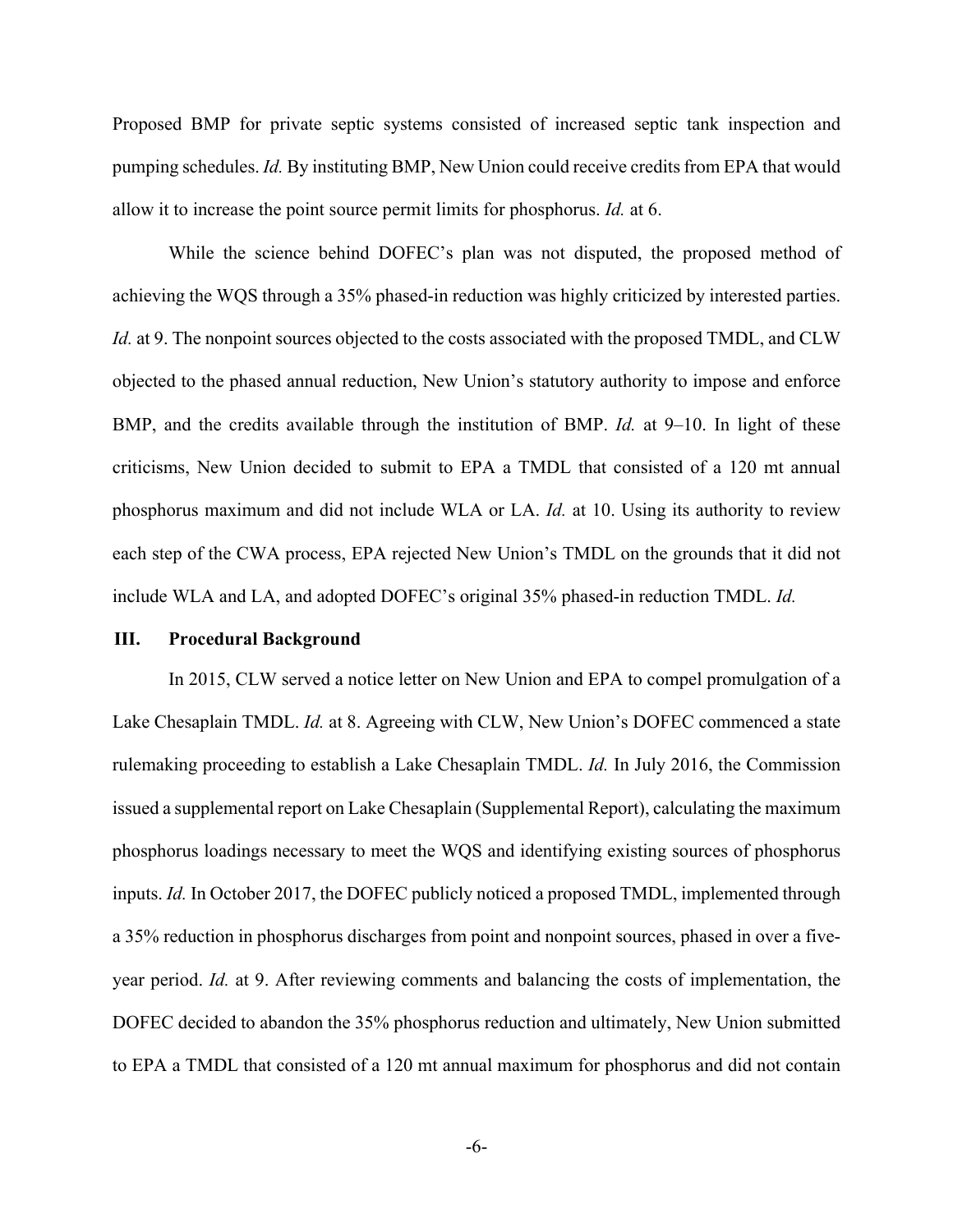any WLA or LA. *Id.* at 10. In July 2018, EPA rejected New Union's Lake Chesaplain TMDL and adopted DOFEC's original 35% phased-in TMDL in May 2019 after notice and comment. *Id.*

On January 14, 2020, New Union filed an action (No. 66-CV-2020) against EPA pursuant to APA § 702. *Id.* CLW also filed an action (No. 73-CV-2020) against EPA on February 15, 2020, also pursuant to APA § 702. *Id.* The cases were consolidated on March 22, 2020 and EPA submitted its administrative record to the district court on July 1, 2020. *Id.* On August 15, 2021, the district court granted summary judgment in favor of New Union, vacating EPA's determination to reject New Union's Lake Chesaplain TMDL and directing EPA to approve the TMDL. *Id.* at 16. The district court simultaneously granted partial summary judgment in favor of CLW regarding EPA's TMDL, and granted partial summary judgment in favor of EPA affirming the validity of the wasteload allocation credit system. *Id.*

#### **Summary of Argument**

New Union's challenge to EPA's decision to reject New Union's TMDL for Lake Chesaplain is ripe for judicial review because it satisfies the two-part test promulgated by the Supreme Court in *Abbott*. *Abbott Lab'ys v. Gardner*. 387 U.S. 136 (1967) (abrogated on other grounds by *Califano v. Sanders*, 430 U.S. 99 (1977)). A challenge to an agency action is ripe for judicial review if: (1) the challenge is fit for judicial consideration; and (2) there will be hardship to the parties if judicial consideration is withheld. *Id.* New Union's challenge is fit for judicial review because New Union needs to know if the EPA's TMDL is invalid before it takes significant steps towards implementation, such as reductions to National Pollution Discharge Elimination System (NPDES) permit limits. *See id.* New Union will face hardship if judicial consideration is withheld because New Union would need to expend significant funds to determine permit limits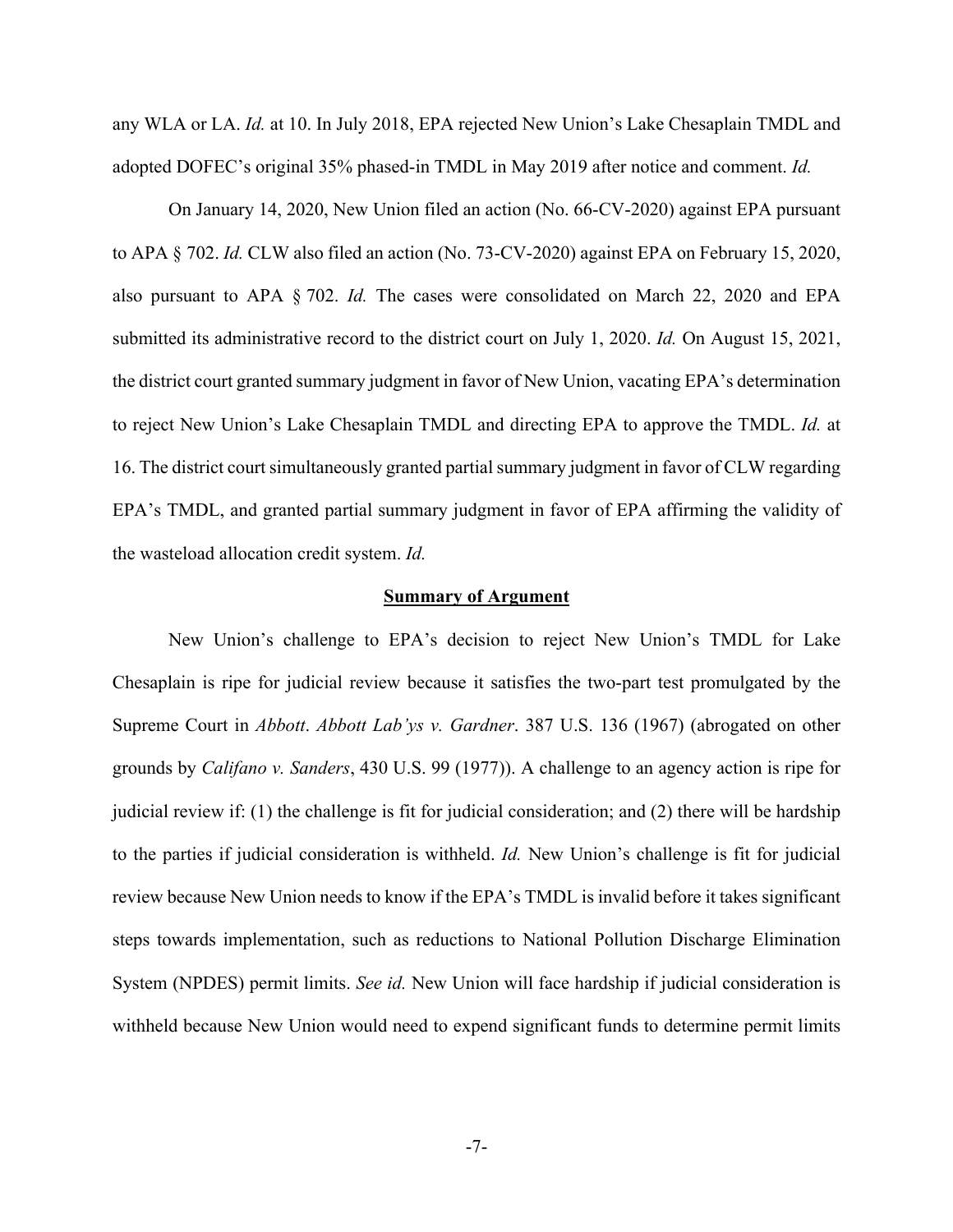and ensure compliance with a TMDL that has uncertain legal validity. Because both prongs of the test are satisfied, New Union's challenge is ripe for judicial review. *Id.*

EPA should not have rejected New Union's TMDL because New Union took every step required by the CWA and outlined a plan to restore the water quality of Lake Chesaplain to its ideal state. In its TMDL, New Union chose to measure in terms of annual loadings as it is a scientifically relevant mass over time standard for the pollutant at issue, phosphorus. *Muszynski*, 268 F.3d at 98. Because this is a review of an agency decision, this Court must review EPA's rejection of New Union's TMDL under the *Chevron* two-step analysis. *Chevron, U.S.A., Inc. v. NRDC, Inc.*, 467 U.S. 837, 842 (1984). New Union's TMDL succeeds at Step One of *Chevron*  because the language of the CWA is clear and does not require LA and WLA to be included in the final measurement, just that they are included while formulating the TMDL. New Union did just that. Alternatively, even if this Court finds ambiguity in the text of the CWA, at Step Two, New Union still prevails. When considering the entire scope of the CWA's regulatory framework and the legislative history, New Union's TMDL satisfied all of the requirements and best serves the legislative intent behind the CWA.

If this Court were to uphold EPA's decision to reject New Union's TMDL, then the annual loading reduction phased in over five years does not violate CWA § 303(d). The vast majority of courts have determined that there is sufficient ambiguity in the CWA to permit courts to find that the most scientifically relevant measurement of pollution is permissible. The majority of circuits agree that at Step One in a *Chevron* analysis, a full reading of the CWA statutory framework leaves sufficient ambiguity such that the term of art "total maximum daily loads" needs EPA to fill the gaps with regulation and guidance. 467 U.S. at 842; *see e.g., Am. Farm Bureau Fed'n v. E.P.A.*, 792 F.3d 281 (3rd Cir. 2015). At Step Two, EPA's regulation explicitly permits TMDLs to use the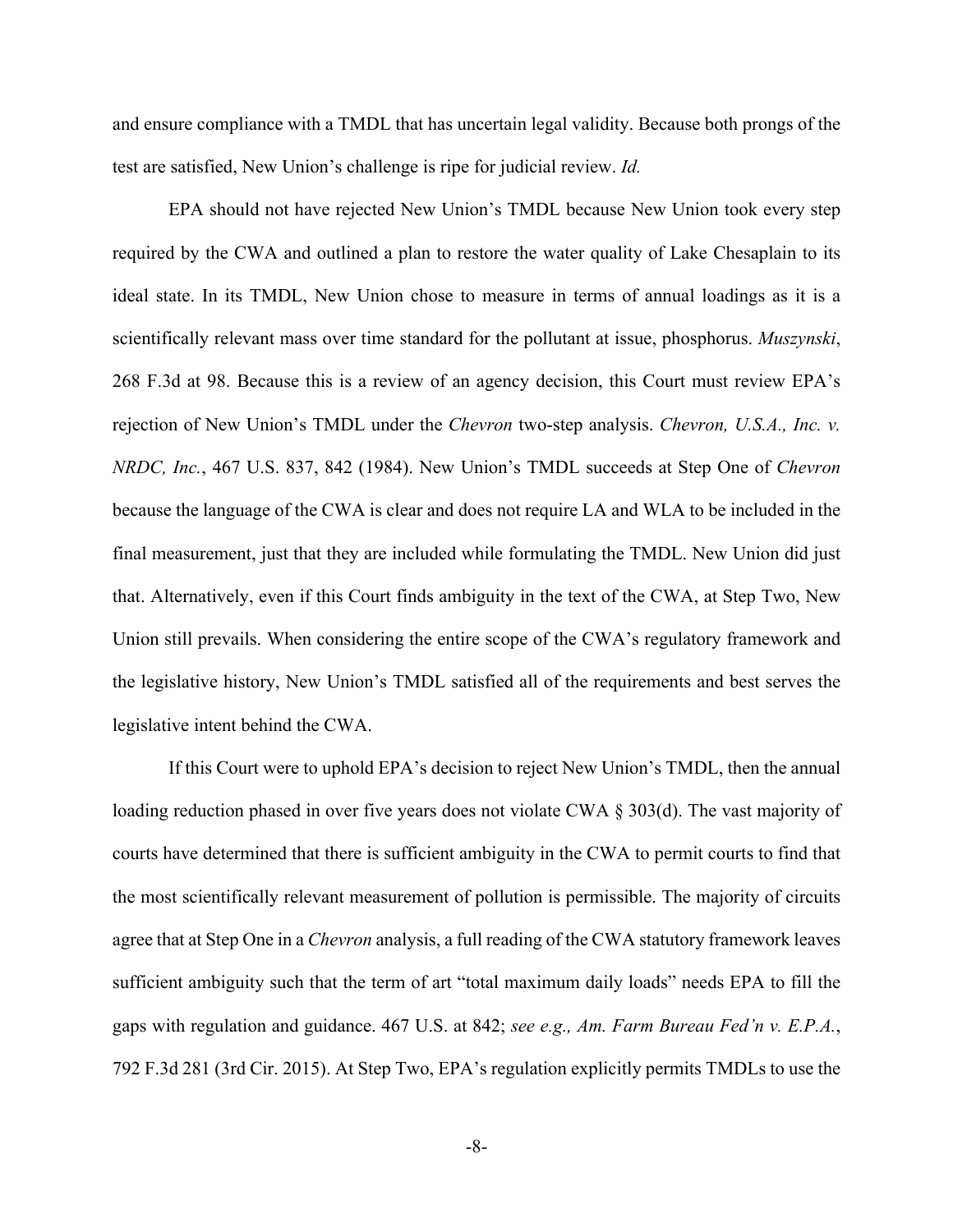most scientifically relevant measurements and this decision is well within the deference given to administrative agencies. EPA's decision to adopt a phased in TMDL is permissible under the CWA. A phased TMDL complies with the CWA's statutory and regulatory schemes, best serves the goal of restoring Lake Chesaplain's water quality, and is practical.

Finally, EPA's adoption of a credit for anticipated BMP was a permissible agency action because EPA's 1991 Guidance is a general statement of policy regarding how EPA will enforce 40 C.F.R. § 130.2(i). The 1991 Guidance does not impose rights or obligations on New Union, EPA, or any other party, and does not bind any of the parties to conduct certain activities. Therefore, EPA is not bound by the "reasonable assurance" standard provided in its 1991 Guidance. Even if this Court finds the 1991 Guidance binds EPA, the reasonable assurance standard should be struck down due to EPA's failure to follow the APA's procedural requirements.

#### **Argument**

#### **I. New Union's Challenge is ripe for review.**

New Union's challenge to EPA's decision to reject New Union's 120 mt annual phosphorus maximum TMDL for Lake Chesaplain (New Union's TMDL) and adopt its own, 35% equal phased reduction TMDL (EPA's TMDL) is ripe for judicial review. New Union's challenge clearly satisfies the two-prong ripeness analysis promulgated in *Abbott*. 387 U.S. at 149. New Union's challenge also satisfies the three additional criteria for judicial consideration of an administrative action promulgated in *Ohio Forestry Ass'n, Inc. v. Sierra Club*. 523 U.S. 726, 733 (1998). Even if there was any doubt regarding the ripeness of New Union's challenge, APA § 704 and *Abbott* create a presumption of judicial review of agency actions and EPA has not met its burden to overcome this presumption. *See* 5 U.S.C. § 704; *Abbott*, 387 U.S. at 141.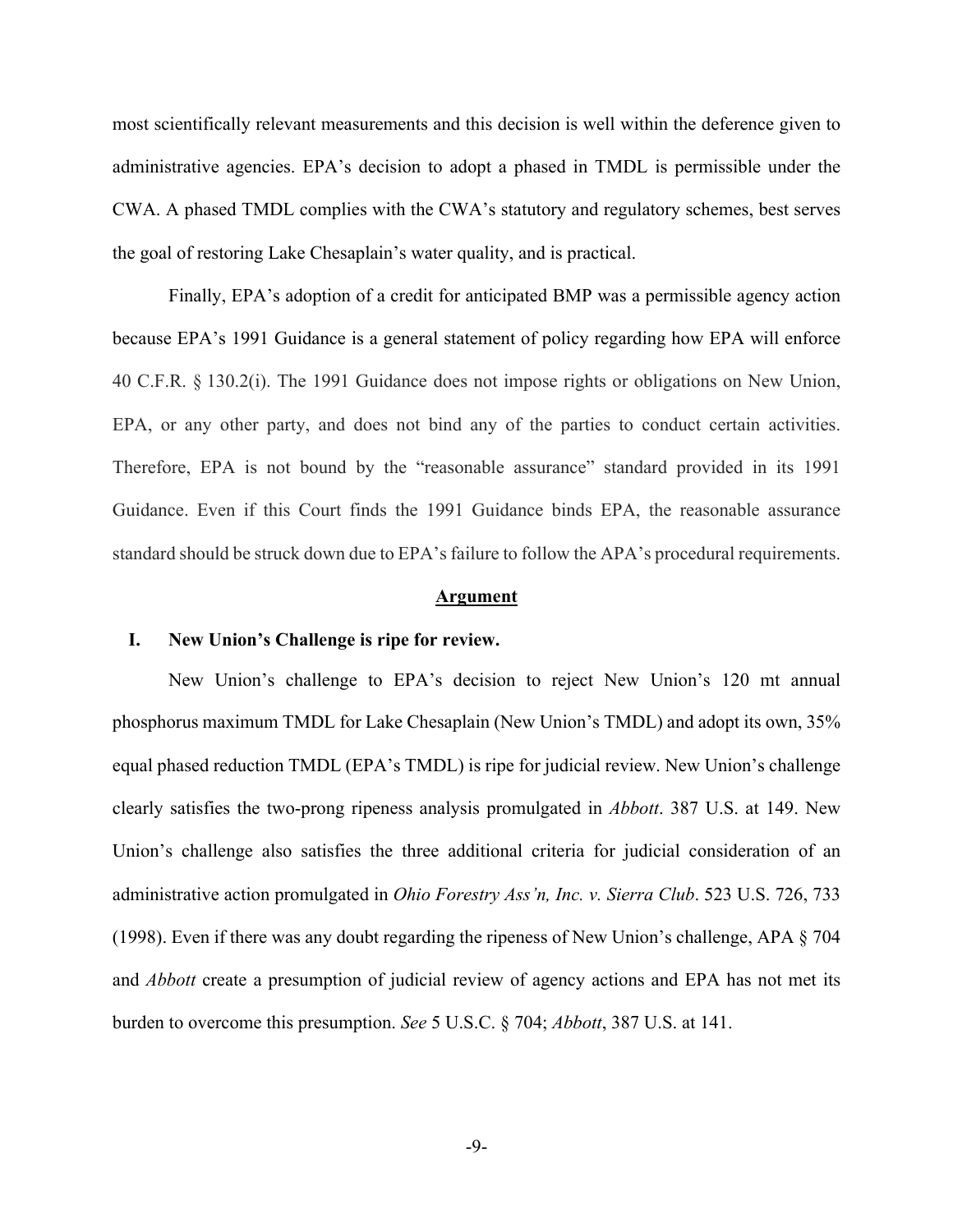## **A. New Union's challenge to EPA's decision is ripe for review under** *Abbott* **because the facts satisfy both prongs of the test.**

New Union's challenge to EPA's decision to reject New Union's TMDL and adopt its own is ripe for judicial review under the *Abbott* test. 387 U.S. at 149. In *Abbott*, the Supreme Court held that a challenge to an agency action is ripe for judicial review if: (1) the challenge is fit for judicial consideration (fitness); and (2) there will be hardship to the parties if judicial consideration is withheld (hardship). *Id*. Here, EPA's action is fit for judicial consideration and New Union faces a hardship. Thus, New Union's challenge is ripe for review. *See id.*

### **1. Fitness**

A challenge to an agency action is fit for judicial review when the facts before the court sufficiently demonstrate that the agency will likely not modify its action and the challenging party will feel the effects of the agency action in a concrete way. *Iowa League of Cities v. E.P.A.*, 711 F.3d 844, 867–68 (8th Cir. 2013). In determining whether a challenge is fit for review, the court will consider, *inter alia*, whether the regulation, if upheld, will require the regulated parties to change their operations. *Abbott*, 387 U.S. at 153.

Here, New Union's challenge is fit for review because, as the implementing agent of the TMDL, New Union needs to know if EPA's TMDL is invalid before it takes significant steps towards implementation. *See id.* at 152; *Am. Farm Bureau*, 792 F.3d at 293. If New Union decides to implement the TMDL, New Union would be required to immediately reduce phosphorus emissions from point sources through NPDES permit limits and from nonpoint sources through BMP. 40 C.F.R. § 130.2(i). Unlike *City of Arcadia v. E.P.A.*, where the plaintiffs had three years until the first compliance point and could even alter or abolish the compliance points, the first compliance point under EPA's Lake Chesaplain TMDL is immediate, requiring a 7% reduction of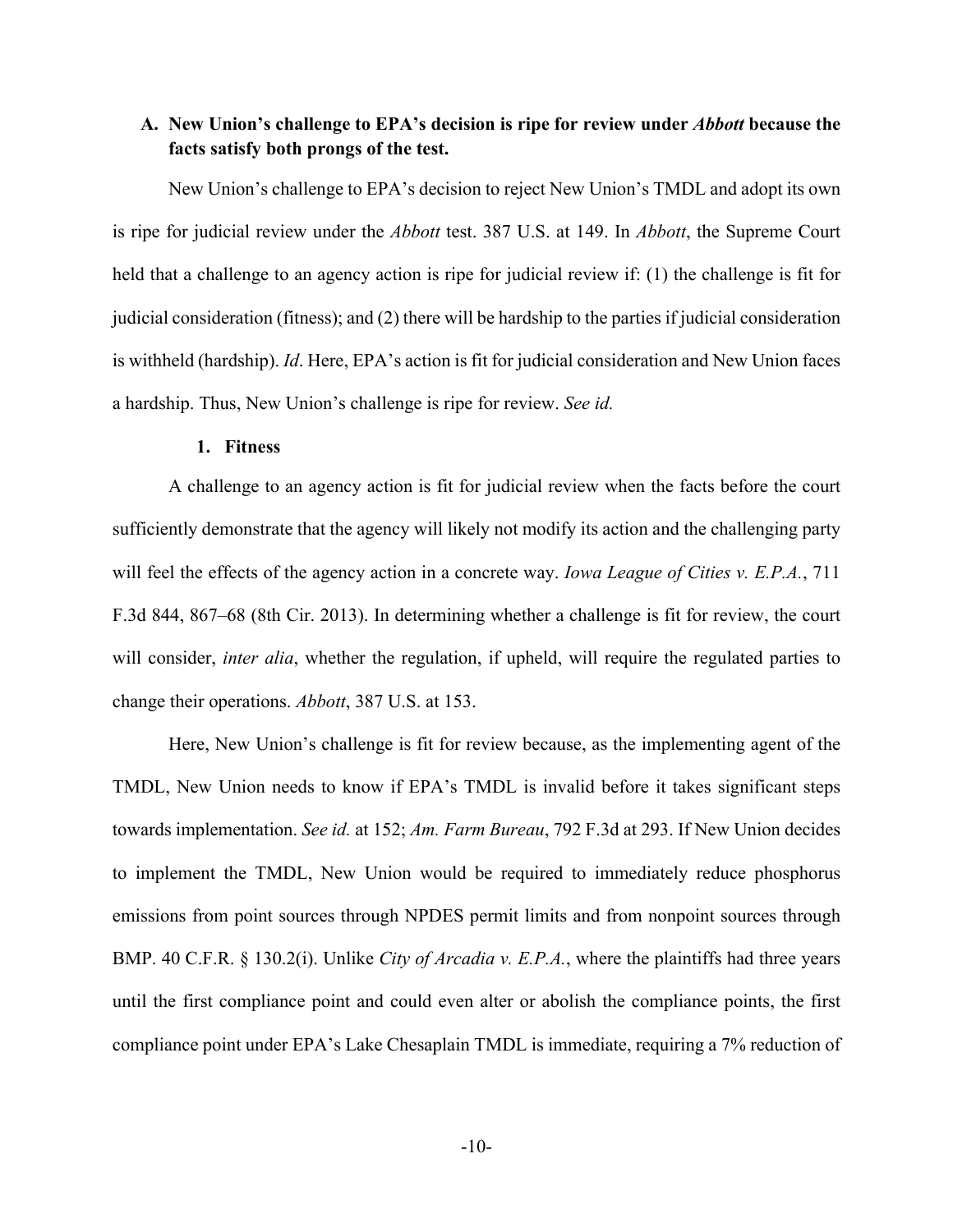phosphorus emissions in the first year, and not subject to alteration or abolition. 265 F. Supp. 2d 1142, 1157 (N.D. Ca. 2003).

New Union's challenge is also fit for review because it does not have a choice in how to comply with a 35% reduction of point source and nonpoint source phosphorus emissions: it must do so through NPDES permit limits and BMP. This is distinguishable from *City of Arcadia*, where the TMDL was not fit for review because it identified multiple compliance options without mandating the use of any particular measure. *Id.* Since the first compliance point is immediate and not subject to change and New Union's method of compliance is already known, judicial review of EPA's TMDL is fit for review. *See Am. Farm Bureau*, 792 F.3d at 293 (finding the petitioners' pre-enforcement challenge to EPA's TMDL was fit for review because "members of the trade associations will have reason to limit their discharge of pollutants in anticipation of the TMDL's implementation").

EPA relies on *Bravos v. Green* to argue New Union's challenge is not fit for review. *See*  306 F. Supp. 2d 48, 53 (D.D.C. 2004). However, *Bravos v. Green* is not analogous to this case. *See id.* In *Bravos*, the plaintiffs challenged EPA's process of using the state's proposed implementation plan for its TMDL, which involved voluntary compliance, as a basis for approving the TMDL. *Id.* at 53–54. In this case, New Union is not challenging the process through which EPA evaluates TMDLs. New Union is challenging EPA's final decision to reject New Union's TMDL and adopt its own. *See id.*

### **2. Hardship**

To determine whether withholding judicial consideration would cause hardship to the challenging parties, the court will consider, *inter alia*, whether changing the regulation after implementation will harm the challenging parties severely and unnecessarily. *Abbott*, 387 U.S. at 153.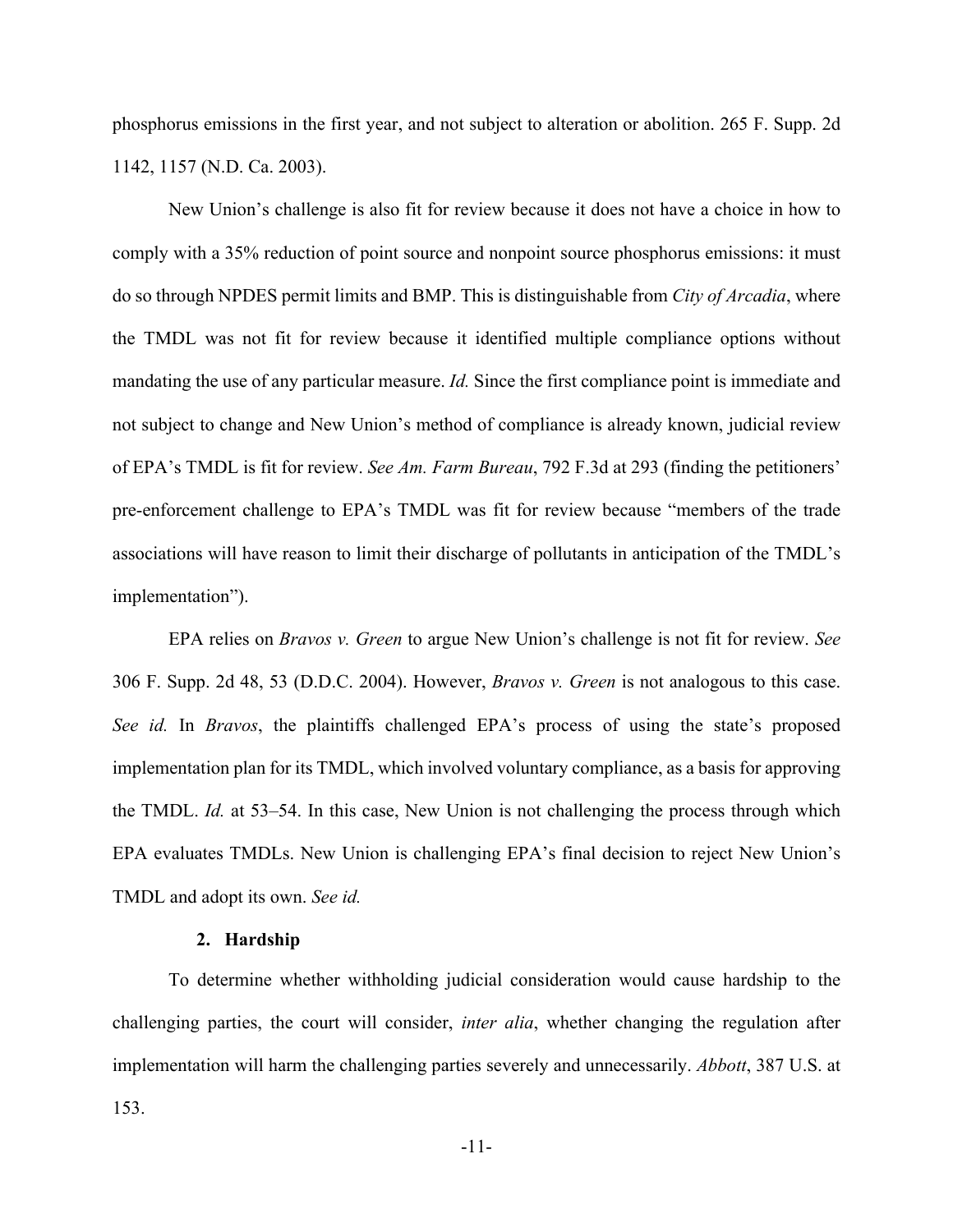New Union would suffer a hardship if judicial consideration of EPA's TMDL were withheld because it is "poised to spend more time, energy, and money in developing an implementation plan" of EPA's Lake Chesaplain TMDL. *Am. Farm Bureau Fed'n*, 792 F.3d at 293–94; *see City of Kennett, Missouri v. E.P.A.*, 887 F.3d 424, 433 (8th Cir. 2018) ("[The affected party] must either immediately alter their behavior or play an expensive game of Russian roulette with taxpayer money") (internal citation omitted). Although TMDLs are primarily planning devices, EPA's Lake Chesaplain TMDL imposes affirmative duties on New Union: if New Union decides to implement EPA's TMDL, it must do so by incorporating the equal-phased reduction into NPDES permit limits and BMP. *See Abbott*, 387 U.S. at 153.

In fact, New Union's DOFEC has already proposed to modify the permits of the slaughterhouse and the Chesaplain Mills sewage treatment plant to reflect the 35% phosphorus loading reduction. *See id.* The slaughterhouse and sewage treatment plant have already sought administrative review of the proposal. *See id.* If judicial consideration of EPA's TMDL were withheld, New Union would need to invest significant funds into administrative review of the proposal. Further, if the proposal were upheld, New Union would need to expend significant funds into determining permit limits and ensuring compliance. *See Nebraska Pub. Power Dist. v. MidAmerican Energy Co.*, 234 F.3d 1032, 1039 (8th Cir. 2000) ("Delayed judicial resolution would [. . .] require [petitioners] to gamble millions of dollars on an uncertain legal foundation").

### **B. New Union's challenge satisfies the additional considerations of** *Ohio Forestry***.**

In *Ohio Forestry*, the Supreme Court explained that when conducting the *Abbott* analysis, courts should also consider: (1) whether delayed review would cause hardship to the parties, (2) whether judicial intervention would inappropriately interfere with further administrative action, and (3) whether the courts would benefit from further factual development of the issues presented. 523 U.S. at 733.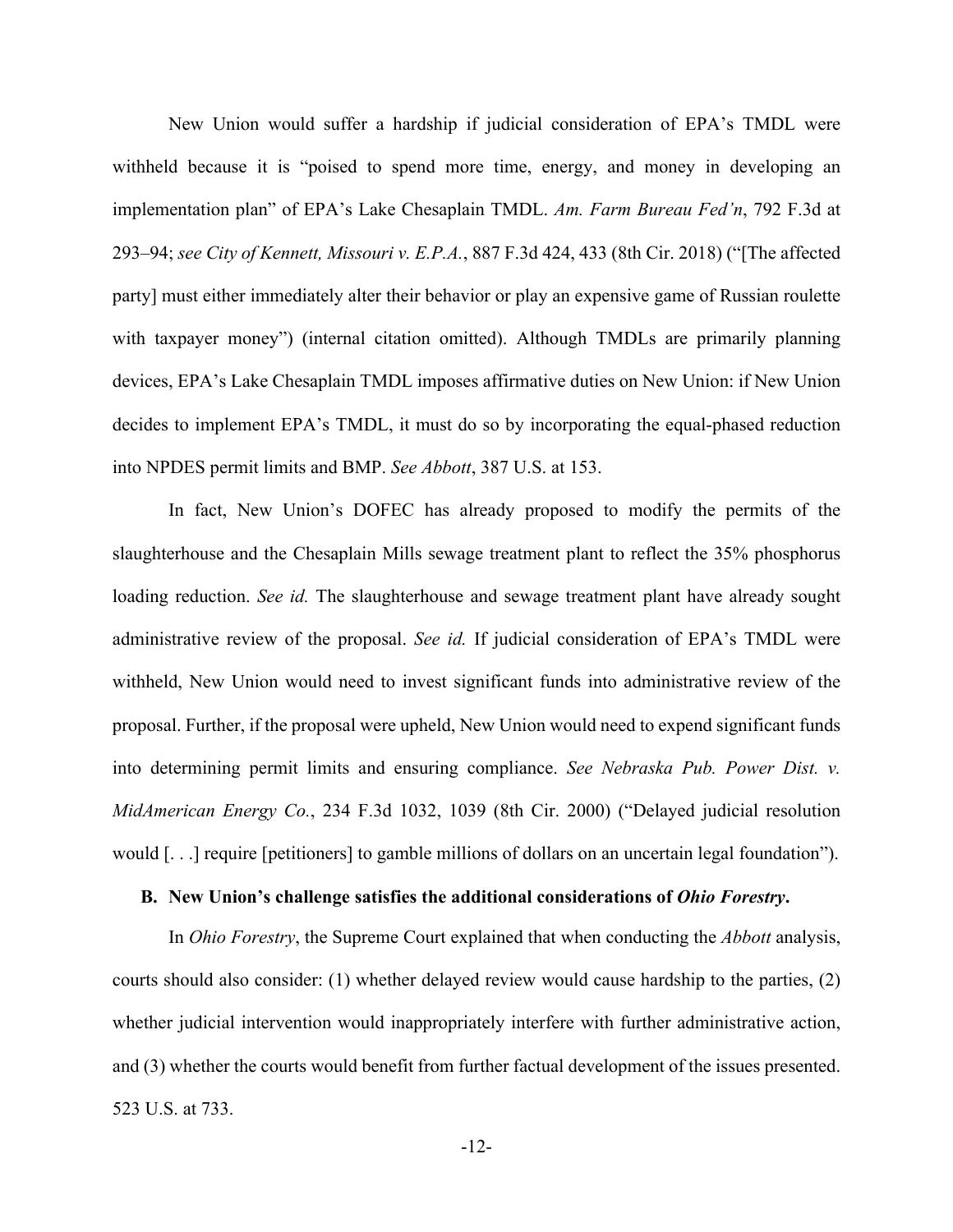In light of these considerations, New Union's challenge is ripe for judicial review. *See id*. at 723. First, as discussed above, New Union will endure significant hardship if judicial consideration were withheld. *See id.* Second, judicial review of EPA's TMDL will not inappropriately interfere with further administrative action because there is no ongoing or further administrative process with which judicial consideration would interfere. *See id.*; *see also Sierra Club, N. Star Chapter v. Browner*, 843 F. Supp. 1304, 1311 (D. Minn. 1993). EPA took a final agency action when it rejected New Union's TMDL for Lake Chesaplain and adopted its own; and New Union, if it decides to implement EPA's TMDL, has no choice but to do so through point source permit limits and BMP. *See City of Arcadia*, 265 F. Supp. 2d at 1158 (finding judicial consideration would interfere with the Los Angeles Regional Board's plan to revisit the TMDL at the end of the monitoring period).

Third, the Court would not benefit from additional factual development because the Court has before it the entire administrative record EPA used to make a final agency decision regarding the Lake Chesaplain TMDL. *See Ohio Forestry*, 523 U.S. at 733. Given the detailed administrative record, the court would "be in no better position later than [it is] now to decide" the validity of EPA's TMDL and whether the TMDL could have provided more flexibly. *Duke Power Co. v. Carolina Envtl. Study Grp., Inc.*, 438 U.S. 59, 82 (1978) (citation omitted).

### **C. The APA and** *Abbott* **establish a presumption of judicial review of agency actions.**

In addition to satisfying the ripeness factors, New Union's challenge is ripe for judicial review because EPA has not shown through clear and convincing evidence that Congress did not intend for judicial review of agency action of this kind. *See Abbott*, 387 U.S. at 140. The APA and *Abbott* create a presumption of judicial review of agency action. 5 U.S.C. §§ 701–704; *Abbott*, 387 U.S. at 140. To overcome this presumption, EPA must demonstrate that Congress intended to preclude judicial review of the relevant agency action either through express language in the statute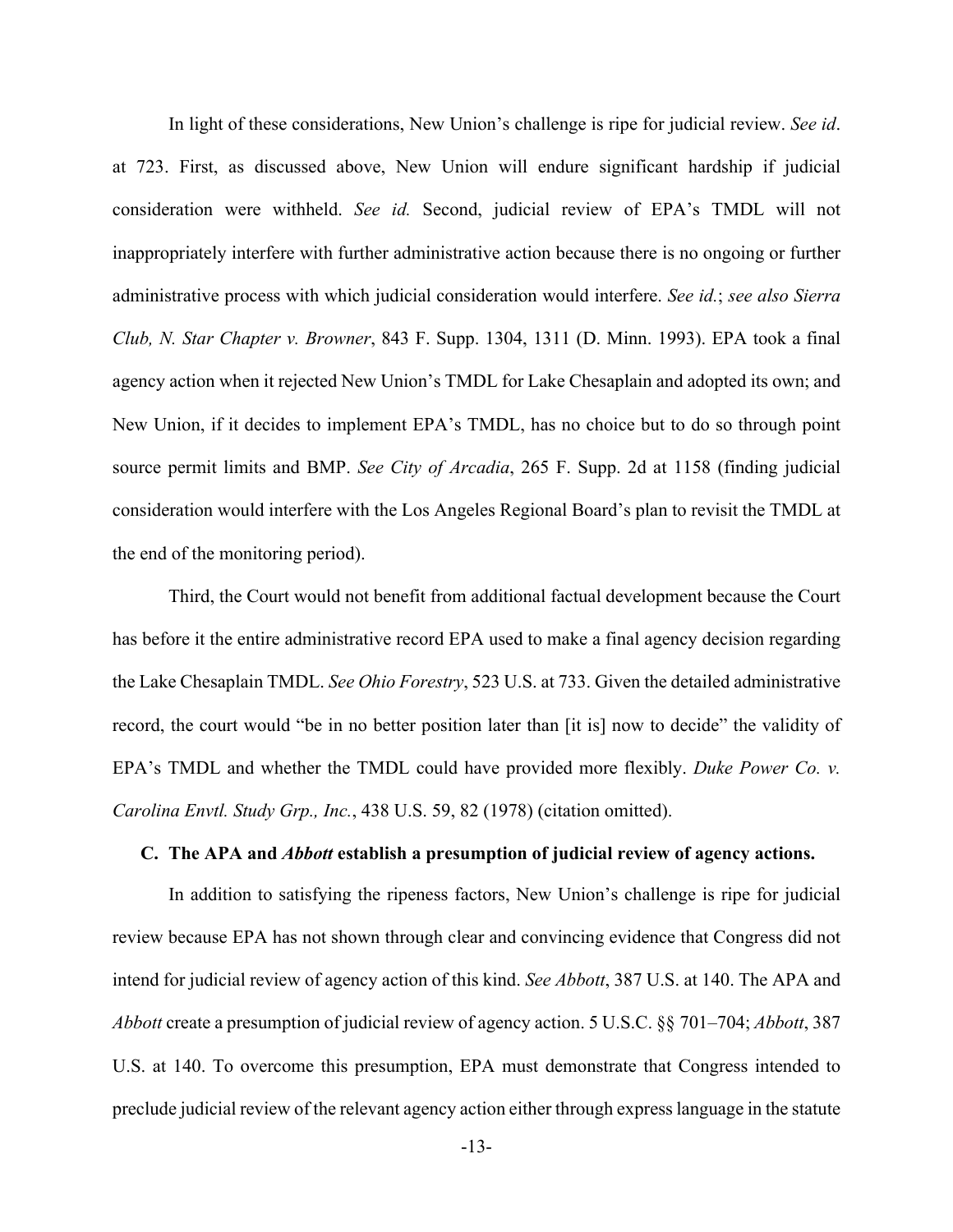or inferences "drawn from the statutory scheme as a whole." *Sackett v. EPA*, 566 U.S. 120, 128 (2012) (citing *Block v. Cmty. Nutrition Inst.*, 467 U.S. 340, 345 (1984)). Neither of the CWA's judicial review provisions expressly preclude judicial review of EPA's decision to approve or disapprove state TMDLs. *See* 33 U.S.C. §§ 1365; 1369(b).

The CWA also does not imply congressional intent to preclude judicial review of EPA approval and disapproval of TMDLs. In *Sackett*, the Supreme Court stated that "if the express provision of judicial review in one section of [the] long and complicated [CWA] were alone enough to overcome the APA's presumption of reviewability for all agency action, it would not be much of a presumption at all." 566 U.S. at 129. Nothing in the CWA suggests that Congress intended to "strong-arm[]" states into accepting EPA's decision to either approve or disapprove its submitted TMDL "without the opportunity for judicial review." *Id.* at 131.

## **II. New Union reasonably exercised its statutory authority when formulating its TMDL and chose to pursue a water quality improvement plan that best serves the purpose of the CWA, its people, and the state.**

New Union took each step required by the CWA and outlined a plan to restore the water quality of Lake Chesaplain to its ideal state. However, EPA and CLW disregard the reality of the situation and instead ask this court to create formalistic roadblocks, harkening back to the days of writs in the court of the King of England.

## **A. Under the CWA, New Union properly promulgated a TMDL for Lake Chesaplain and EPA's rejection of the TMDL exceeded their authority.**

The CWA requires states to set water quality standards for bodies of water within their borders. 33 U.S.C. § 1251. For all waters found to be impaired by statutorily enumerated pollutants, states must limit effluent discharge and restore the desired water quality. 33 U.S.C.  $\S 1313(d)(1)(C)$ . A TMDL represents the greatest amount of a pollutant that can be discharged into a waterbody without causing a violation of the WQS. *Id.*; *Anacostia Riverkeeper, Inc. v.*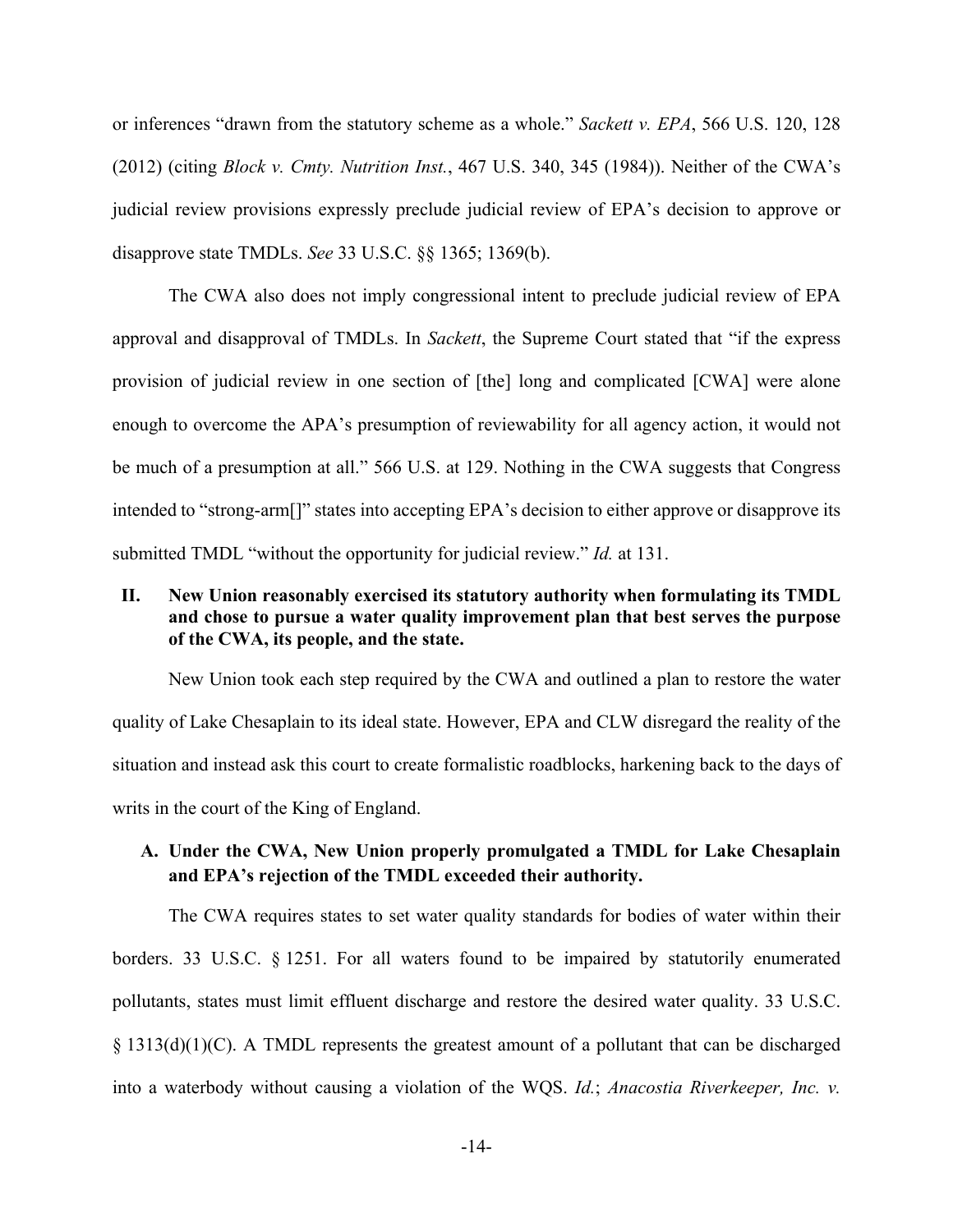*Wheeler*, 404 F. Supp. 3d 160, 165 (D.D.C. 2019). New Union's TMDL satisfied all CWA requirements.

New Union conducted an extensive scientific investigation of Lake Chesaplain's water quality, and its results are not in dispute. New Union determined the phosphorus loadings from point sources, nonpoint sources, and natural sources. Based on its scientific study, New Union noticed a proposal to implement reductions of phosphorus discharges from point sources and nonpoint sources necessary to restore the lake's water quality. *See* 33 U.S.C. § 1313; *Maryland Dept. of Env't v. Anacostia Riverkeeper*, 134 A.3d 892, 901 (Md. 2016). New Union then used the comments to its proposed TMDL to formulate a flat reduction requirement that would actually make restoration of Lake Chesaplain's water quality feasible. But because the TMDL is based on a flat reduction requirement, rather than a breakdown on sources already included in the study, EPA and CLW ask this Court to further delay the restoration process. EPA's rejection of New Union's TMDL is contrary to clear statutory language and is arbitrary and capricious. This Court should hold that New Union's TMDL is not contrary to law. *Friends of Earth, Inc. v. E.P.A.*, 446 F.3d 140, 145, 145 (D.C. Cir. 2006); *Muszynski*, 268 F.3d at 96–97.

## **1. Under** *Chevron* **Step One, this Court should allow New Union to reasonably create standards for water quality improvement as the text of the CWA clearly intends for states to be the party primarily responsible for setting pollution limitations.**

EPA rejected New Union's TMDL, arguing that because the TMDL did not explicitly include WLA and LA, New Union's interpretation of "total maximum daily load" was contrary to law. *See* 33 U.S.C. § 1313(d); 40 C.F.R. § 130.2(i); *Chevron*, 467 U.S. at 842. EPA's argument, however, fails at Step One of the *Chevron* analysis. *See* 467 U.S. at 842–43.

The *Chevron* analysis applies because this Court is reviewing an administrative agency interpretation of statutory language. *See id.* At Step One, the court must narrowly identify the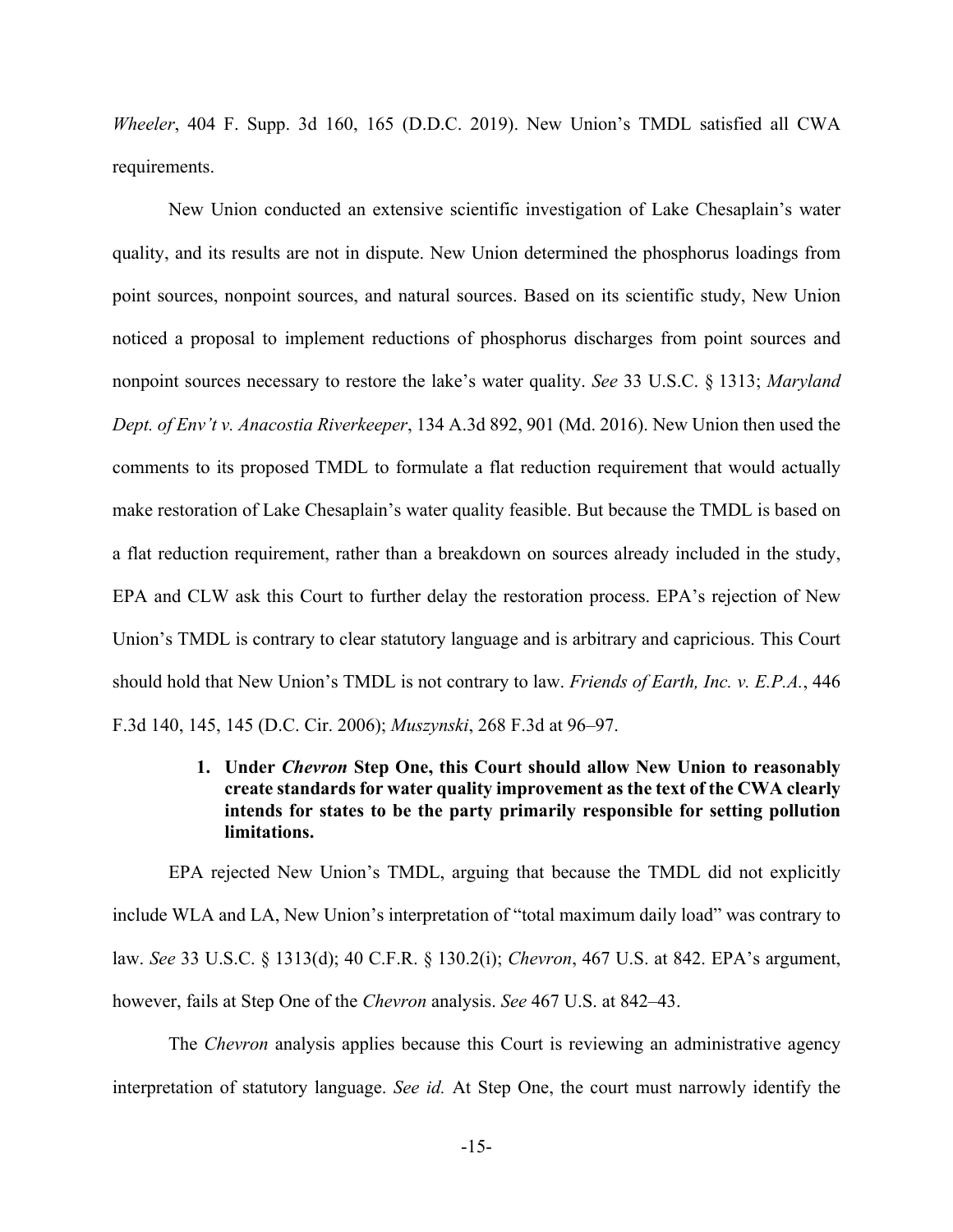"precise question at issue," particularly where the agency has acted pursuant to a general authority to implement a statute through regulation. *Id.* at 842. "If the intent of Congress is clear, that is the end of the matter; for the court, as well as the agency, must give effect to the unambiguously expressed intent of Congress." *Id.* at 842–43. If the intent of Congress is expressed ambiguously, then the court may proceed to Step Two. *Id.* at 843. Analysis must begin with the language of the statute itself. Here, the text in question reads:

*Each State shall establish* for the waters [. . .] in accordance with the priority ranking, *the total maximum daily load, for those pollutants* which the Administrator identifies [. . .] as suitable for such calculation. *Such load shall be established at a level necessary to implement the applicable water quality standards* with seasonal variations and a margin of safety which takes into account any lack of knowledge concerning the relationship between effluent limitations and water quality.

33 U.S.C. § 1313(d)(1)(C) (emphasis added). The plain language sets clear targets for states as they formulate a TMDL. *Id.* The states must (1) track pollutants identified by the EPA Administrator, (2) calculate the present load, and (3) set limits on the amount of pollution needed to achieve the water quality standard. *See id.* This court must decide if the statutory language above creates sufficient ambiguity such that EPA is empowered to fill in the gaps of the statute. *See id.*

EPA and CLW argue that this Court should automatically move on to Step Two of the *Chevron* analysis because the very nature of the CWA is so expansive and complex that the courts must defer to agencies. This argument is contrary to the holding in other circuits and would set a troubling precedent in this circuit. The D.C. Circuit held, in *Friends of Earth, Inc.*, that just because the CWA is a large statutory scheme, this alone does not permit EPA to get past Step One of a *Chevron* analysis without more. *See* 446 F.3d at 145; *see also Sierra Club v. E.P.A.*, 294 F.3d 155, 161 (D.C. Cir. 2002) (rejecting EPA's argument that the sheer size of the Clean Air Act permitted EPA to regulate unambiguous aspects of the law). Allowing litigants to avoid Step One of a *Chevron* analysis simply because of the size of the statute would permit administrative agencies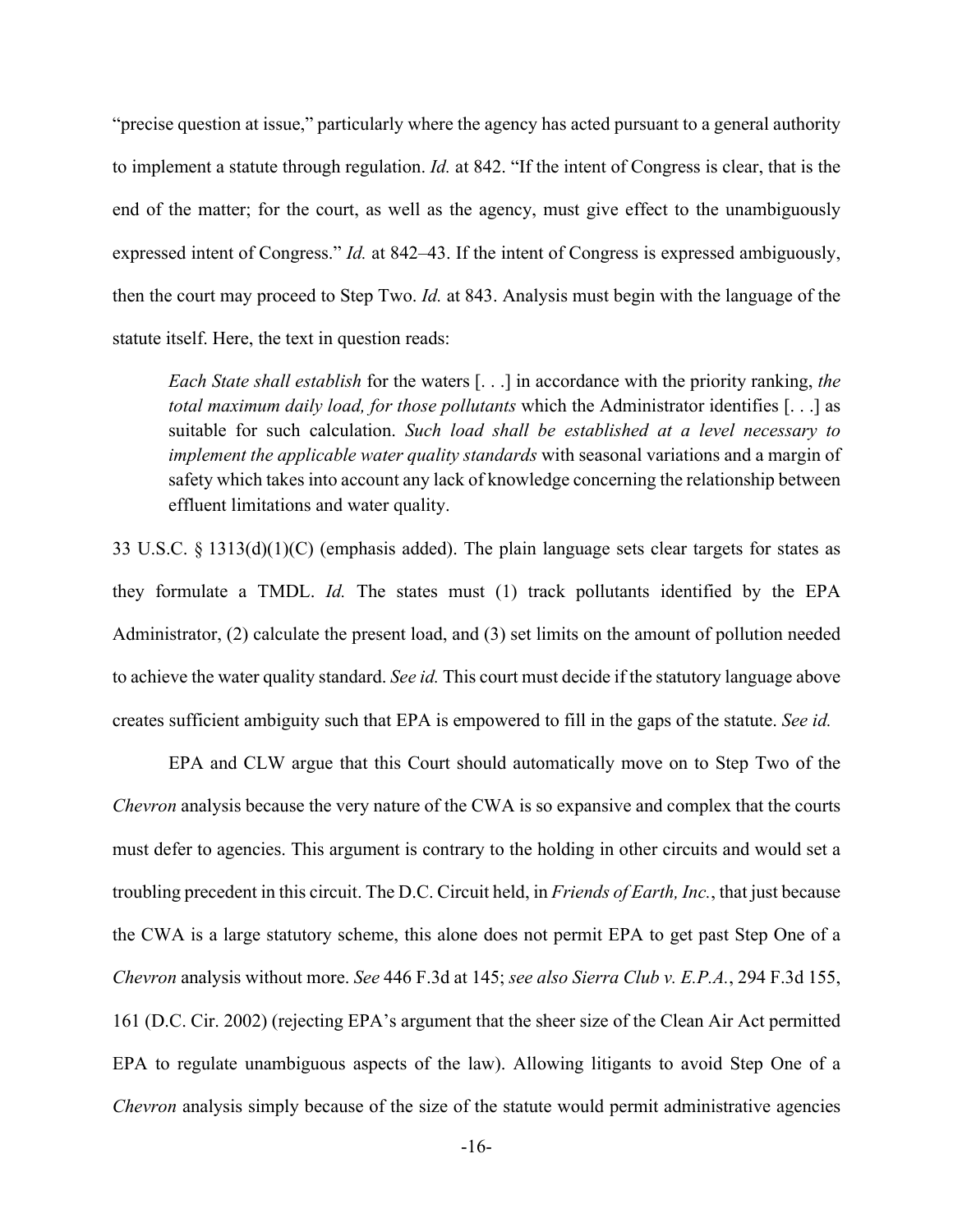to render the plain text of the statute moot. *See Friends of Earth, Inc.*, 446 F.3d at 145. Furthermore, permitting agencies to disregard their congressionally-authorized mandate and rewrite the statutes would corrupt the legislative process. *Id.*

To get past Step One of the *Chevron* analysis, EPA and CLW further argue that this Court should look at the legislative history and regulatory scheme of the CWA. *See* 467 U.S. at 842. This argument also fails to hold water. At Step Two, courts may consider legislative history to the extent that it may clarify the policies framing the statute. *Am. Farm Bureau*, 792 F.3d at 307. But not at Step One. Furthermore, EPA and CLW endorse the regulations defining a TMDL to include WLA and LA on the grounds that it constitutes better policy. *Id.*; *see also* 40 C.F.R. § 130.2(i). But that interpretation exceeds the authority delegated to EPA by Congress. "EPA may not 'avoid the Congressional intent clearly expressed in the text simply by asserting that its preferred approach would be better policy.'" *Friends of Earth, Inc.*, 446 F.3d at 145 (quoting *Engine Mfrs. Ass'n v. E.P.A.*, 88 F.3d 1075, 1089 (D.C. Cir. 1996)).

Section 1313(d) requires states to study the total amount of pollutants entering impaired bodies of water and create effective limitations to restore the water qualities. *See* 33 U.S.C. § 1313(d). New Union studied the sources of phosphorus entering Lake Chesaplain and determined a flat percentage reduction was the best available and feasible remedial step. EPA and CLW argue that because New Union's TMDL did not further breakdown the limitations as requested by EPA's regulation, it fails to comply with EPA's interpretation of "total maximum daily load." *See id.*; 40 C.F.R. § 130.2(i). This interpretation is contrary to the plain language of the statute and common sense. Accordingly, this Court should reject EPA and CLW's argument at Step One of the *Chevron* analysis. *See* 467 U.S. at 842; *Friends of Earth, Inc.*, 446 F.3d at 145.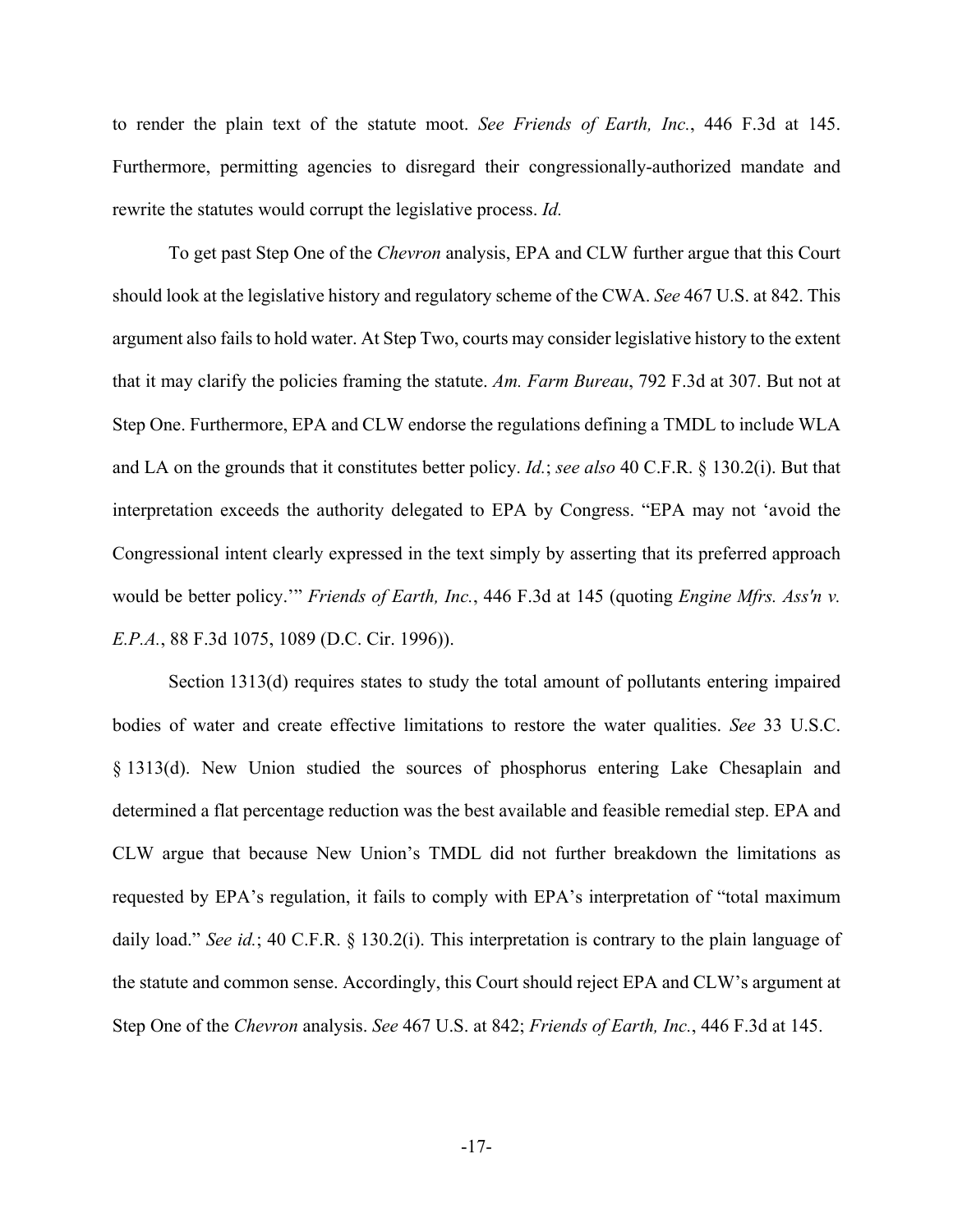## **2. Even if the CWA is ambiguous, EPA's rejection of the New Union TMDL was arbitrary and capricious under** *Chevron* **Step Two.**

Assuming *arguendo* that the statutory text does not by itself resolve the matter, EPA's rejection of New Union's TMDL constitutes an arbitrary and capricious decision. *See Sierra Club*, 294 F.3d at 163. New Union's TMDL would improve the water quality of Lake Chesaplain by setting limits on the amount of phosphorus emanating from point sources and nonpoint sources, meeting the requirements of the CWA. EPA's rejection of the New Union's TMDL is arbitrary and capricious because it is contrary to the scientific record. *See Am. Farm Bureau*, 792 F.3d at 307; *Sierra Club*, 294 F.3d at 163; *Muszynski*, 268 F.3d at 96–97.

If a court determines that Congress has left gaps in the statutory scheme and thereby delegated the implementation of the law to the agency, the court proceeds to *Chevron* Step Two. 467 U.S. at 843. Under this step, agency action is "binding in the courts unless procedurally defective, arbitrary or capricious in substance, or manifestly contrary to the statute." *United States v. Mead Corp.*, 533 U.S. 218, 227 (2001). Courts must consider whether the agency made "a reasonable policy choice" in its interpretation. *Nat'l Cable & Telecomms. Ass'n v. Brand X Internet Servs.*, 545 U.S. 967, 997 (2005) (quoting *Chevron*, 467 U.S. at 845). At Step Two courts may consider legislative history. *Am. Farm Bureau*, 792 F.3d at 307.

EPA and CLW argue that EPA's regulation defining TMDL is controlling, but this interpretation gets lost in the trees and fails to see the forest. *See* 40 C.F.R. §§ 130.0 (program summary and purpose); 130.2(i) (definition of total maximum daily load). EPA defines TMDL as "[t]he sum of the individual WLA for point sources and LA for nonpoint sources and natural background." 40 C.F.R. § 130.2(i). But in light of the full scope of the regulatory framework, it is clear that TMDLs are vehicles for states to set guidelines to restore water quality. *See Arkansas v. Oklahoma*, 503 U.S. 91, 101 (1992) ("[The CWA] anticipates a partnership between the States and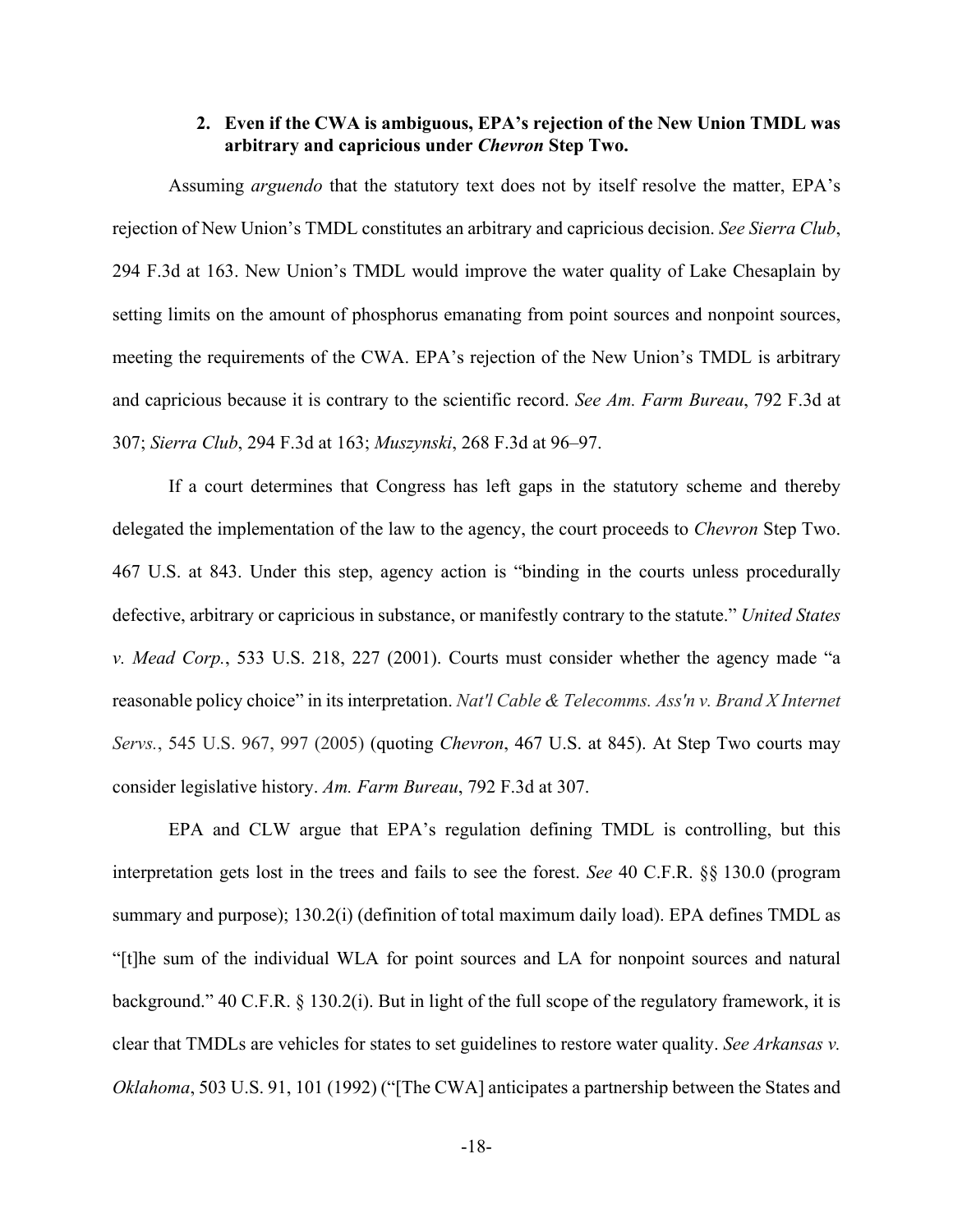the Federal Government, animated by a shared objective: 'to restore and maintain the chemical, physical, and biological integrity of the Nation's waters.'") (quoting 33 U.S.C. § 1251(a)); *see also*  40 C.F.R. §§ 130.0; 130.7; *Am. Farm Bureau*, 792 F.3d at 308.

Even EPA's own regulation outlining the CWA's purpose endorses the cooperative federalism Congress clearly intended: the CWA "provides the authority for a consistent national approach for maintaining, improving and protecting water quality while allowing States to implement the most effective individual programs." 40 C.F.R. § 130.0. Further, another EPA regulation states that "TMDLs shall be established at levels necessary to attain and maintain the applicable narrative and numerical WQS." 40 C.F.R.  $\S$  130.7(c)(1). New Union's TMDL is the most effective program because it established sufficient reductions to attain and actually maintain the desired WQS. *See id.*; *see also Am. Farm Bureau*, 792 F.3d at 309.

In New Union's 2016 Supplemental Report, the New Union DOFEC studied the waters and calculated the annual phosphorus loadings which totaled 180 mt. This included 61.9 mt from *point sources* (WLA) and 85.8 mt from *nonpoint sources* (LA). *See* 40 C.F.R. § 130.2(g) (defining LA as a portion of a water's loading capacity attributed to nonpoint sources); 40 C.F.R. § 130.2(h) (defining WLA as a portion of a water's loading capacity attributed to point sources). Having studied the levels of phosphorus pollution and taking into consideration the comments on the proposed TMDL from potentially-regulated parties, New Union's TMDL set the desired phosphorus annual maximum to 120 mt, consistent with the Chesaplain Commission's scientific findings in its Supplemental Report. This reduction—undisputed by EPA and CLW—would achieve the desired water quality improvement. Based on this regulatory framework, EPA should have approved New Union's TMDL because it has the potential to account for WLA and LA,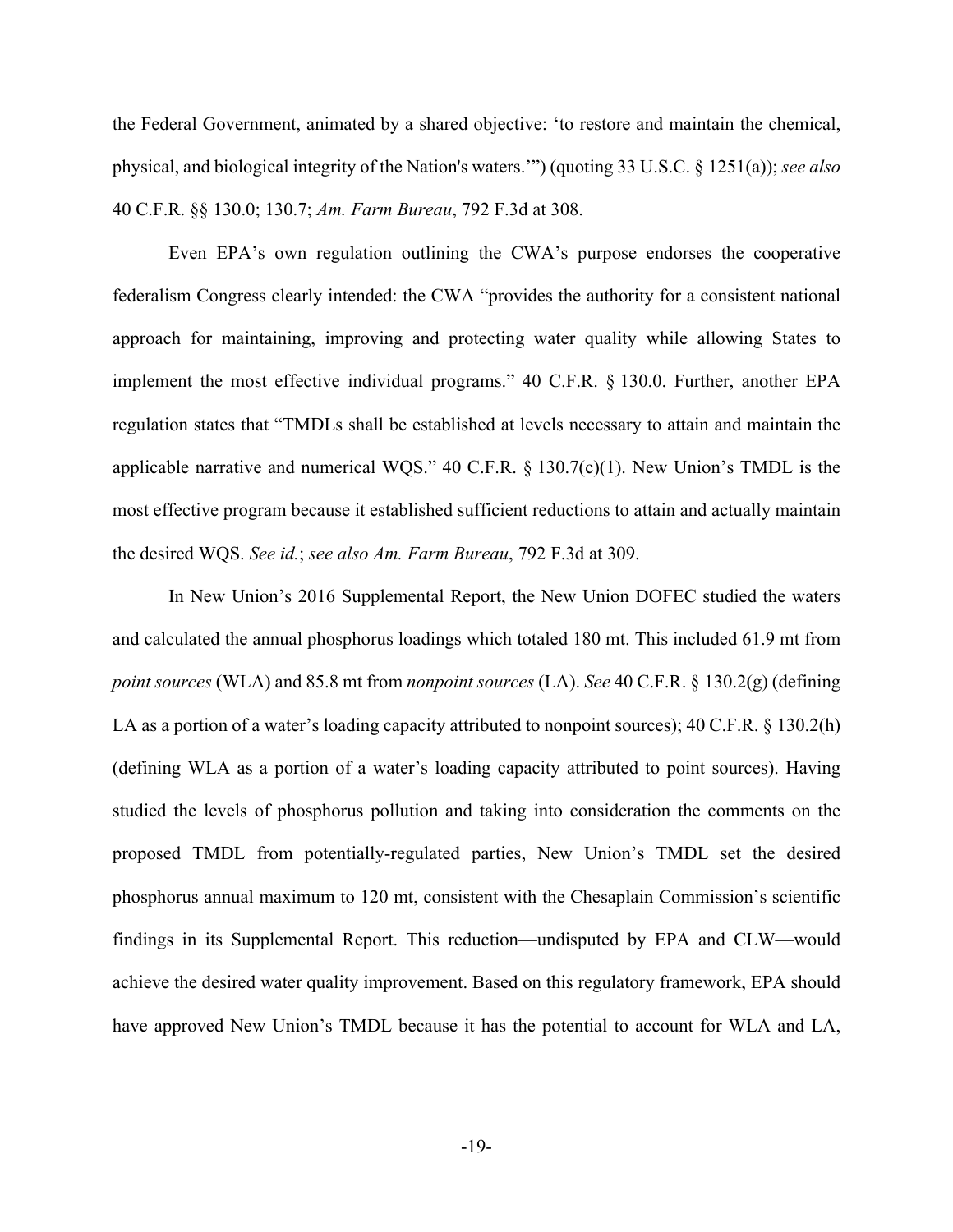establishes the phosphorus decrease necessary to restore water quality, and sets reasonably achievable goals. *See Am. Farm Bureau*, 792 F.3d at 309; *Muszynski*, 268 F.3d at 96–97.

Even though New Union calculated the needed reduction and set attainable goals through percentage reductions, EPA and CLW argue that the TMDL should be discarded because it did not explicitly include WLA and LA. Common sense, however, shows that New Union constructively considered WLA and LA as the TMDL measured point source and nonpoint source pollution levels. Similar to a cap-and-trade system, New Union's TMDL will ensure that those with the lowest costs to reduce pollution do so, thereby increasing the likelihood of actually restoring Lake Chesaplain's water quality. The New Union TMDL satisfied CWA requirements and therefore, this Court should hold EPA's rejection of the TMDL was arbitrary and capricious. *See Am. Farm Bureau*, 792 F.3d at 309; *Muszynski*, 268 F.3d at 96–97.

## **B. EPA's rejection of New Union's TMDL and adoption of its own TMDL is contrary to the structure of the CWA and, if upheld, would grant EPA authority in excess of that intended by Congress.**

EPA and CLW have a tough task: to convince this Court to disregard the undisputed scientific record and reject New Union's TMDL as it does not achieve the results EPA and CLW desire in the way that they desire. But that is not the authority Congress granted EPA with respect to the CWA. *See Am. Farm Bureau*, 792 F.3d at 288. The CWA exists within a "cooperative federalism" framework. *Id.* at 302. CWA assigns the states and EPA with distinct yet complementary roles to clean the nation's waters. *See* 33 U.S.C.A. § 1313 ("Each *State shall submit* to the Administrator from time to time [...] for his approval the waters identified and the loads established" and "*[t]he Administrator shall either approve or disapprove* such identification and load") (emphasis added); 40 C.F.R. § 130.0; *Am. Farm Bureau*, 792 F.3d at 288.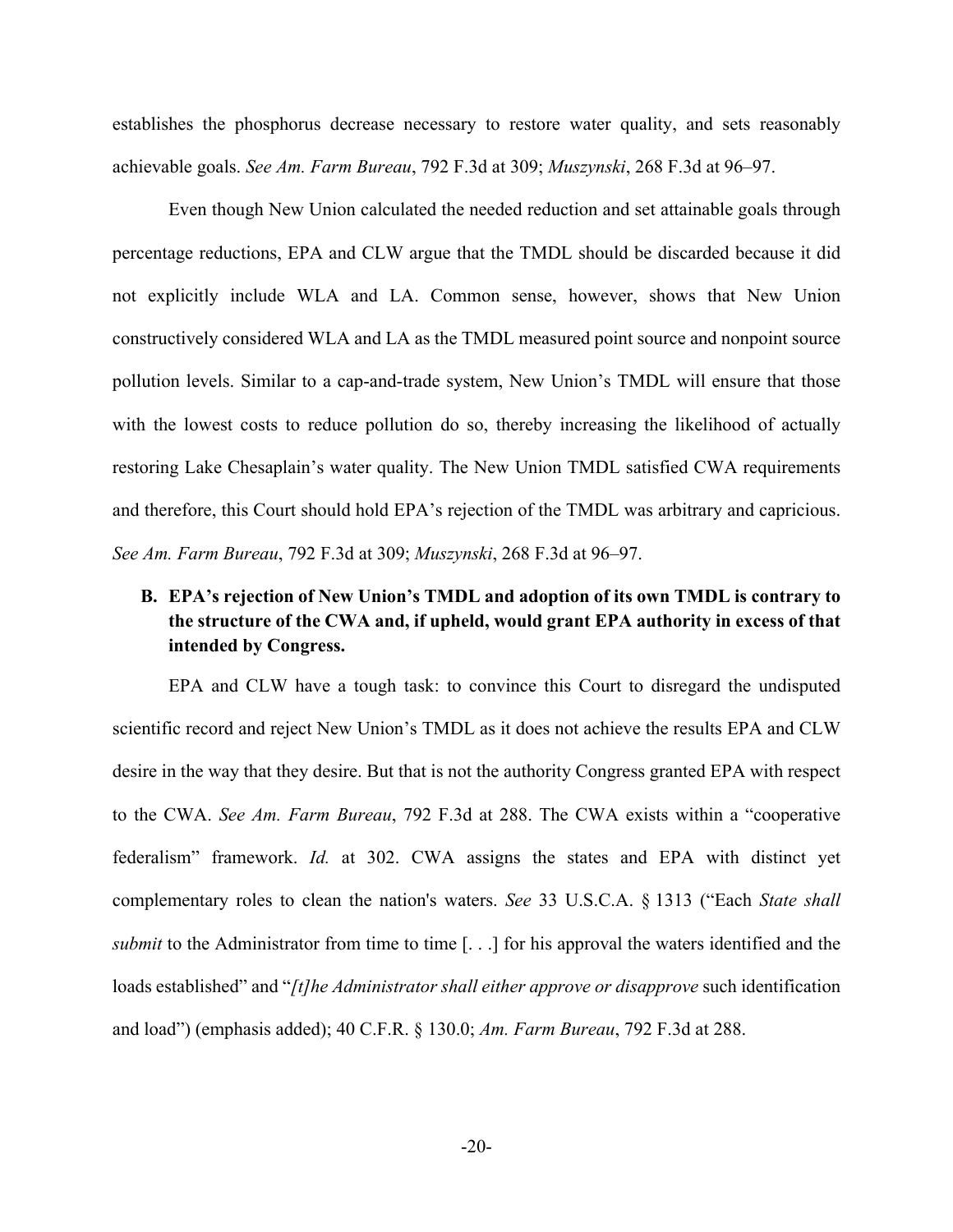This approach requires states to implement plans to meet federally-set thresholds to improve the quality of impaired waters, but reserves the responsibility for determining the most effective path to the individual states. 40 C.F.R. § 130.0 ("[T]his regulation provides the authority for a consistent national approach for maintaining, improving and protecting water quality while *allowing States to implement the most effective individual programs*. The process is implemented jointly by EPA, the States, interstate agencies, and areawide, local and regional planning organizations.") (emphasis added). Permitting EPA to usurp the states' authorities to determine the best methods for restoring their waters would be contrary to the intent of the CWA and raise alarming federalism questions. *Am. Farm Bureau*, 792 F.3d at 310. Based on the roles set for the states and EPA, EPA cannot disregard the TMDL of the states without properly finding it is insufficient to achieve the desired restoration goals. Therefore, this Court should reject EPA's claims and approve, as a matter of law, New Union's TMDL. *See id.*

### **III. The TMDL for the Lake Chesaplain Watershed is valid under CWA § 303(d).**

Not all pollutants behave the same way and the CWA must be read such that the TMDLs are effective tools to attain and maintain desired WQS. *See* 33 U.S.C. § 1313(d)(1)(C); *Am. Farm Bureau*, 792 F.3d at 296. Depending on the pollutant's chemical structure, the water temperature, presence of other chemicals, as well as numerous additional variables, the effect on the waters of discrete pollutants changes. Understanding the inherent need for flexibility to tackle the challenges posed by restoring the nation's waters, "CWA contemplates the establishment of TMDLs for an open-ended range of pollutants that are susceptible to *effective* regulation by such means." *Muszynski*, 268 F.3d at 98 (emphasis added). In its TMDL, New Union chose to measure in terms of annual loadings because it is a scientifically relevant mass over time standard for the pollutant at issue, phosphorus. *Id.*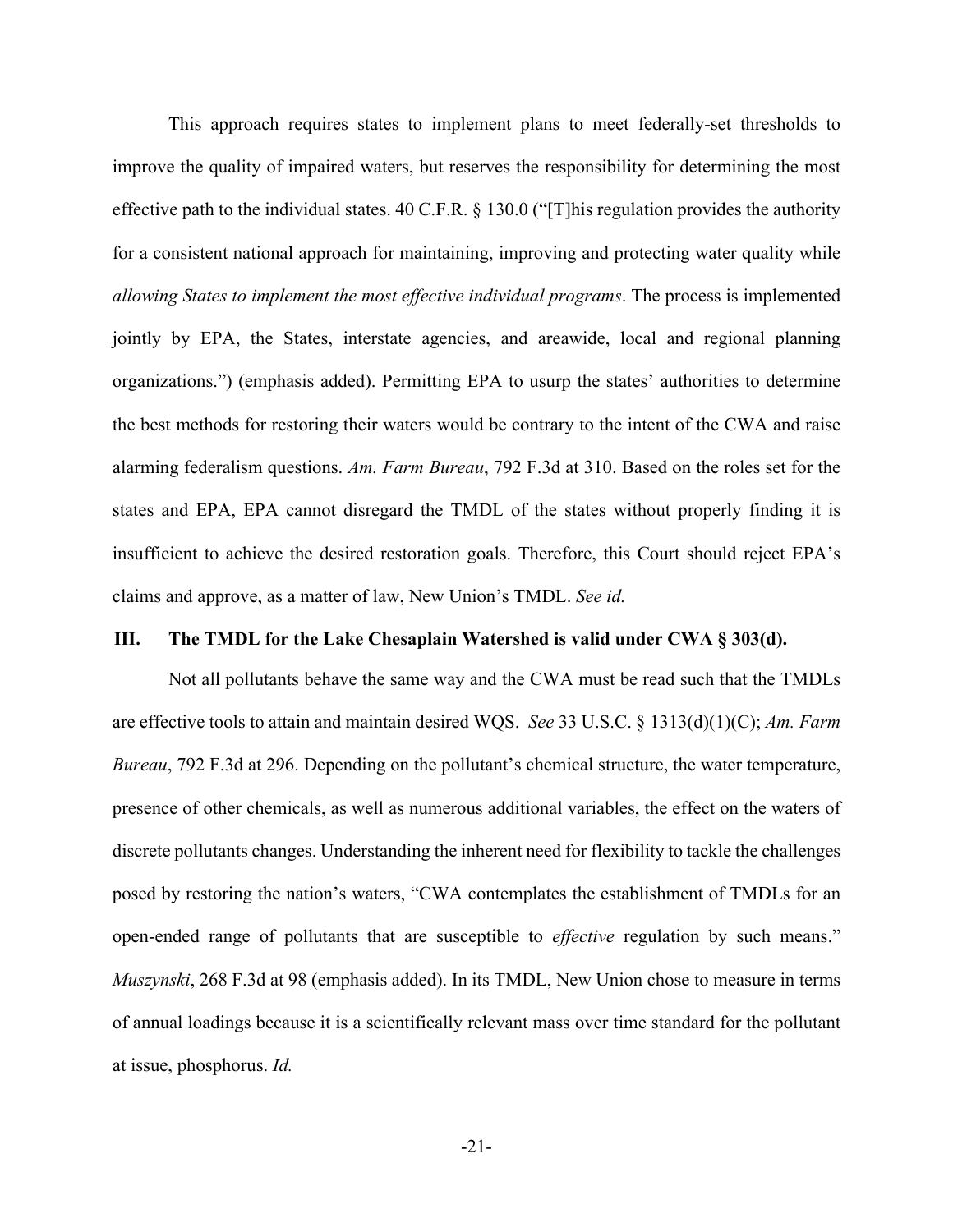## **A. This Court should hold that CWA permits certain pollutants to be measured in scientifically relevant mass over time figures.**

EPA's Lake Chesaplain TMDL accurately measures the phosphorus entering the water and sets realistic limitations that will lead to the restoration of the water quality, as desired by all parties. This scientific conclusion is undisputed by the parties. CLW, however, argues that because the TMDL measures phosphorus using annual pollution loading reductions, rather than daily load reductions, this Court should invalidate the TMDL.

In a question as old as clean water, all three parties hoping to see improved water quality argue about which mass over time measurement is permissible under the CWA: annual permissible loads or daily permissible loads. EPA's decision to adopt an annual loading reduction requires the courts to conduct a *Chevron* analysis. 467 U.S. at 842. Other circuits have addressed this issue, with the majority of courts having determined that there is sufficient ambiguity in the CWA to permit courts to find that the most scientifically relevant measurement of pollution is permissible. *See Muszynski*, 268 F.3d at 98 ("If the language of the statute is as plain as [appellant] urges, [appellant's] reading of the statute easily prevails. [...] We believe, however, that the term "total" maximum daily load" is susceptible to a broader range of meanings."); *see, e.g., Am. Farm Bureau*, 792 F.3d at 296; *Upper Blackstone Water Pollution Abatement Dist. v. E.P.A.*, 690 F.3d 9, 14 n.8 (1st Cir. 2012); *Thomas v. Jackson*, 581 F.3d 658, 662 (8th Cir. 2009); *Friends of Earth v. EPA*, 333 F.3d 184, 186 n.5 (D.C. Cir. 2003); *Sierra Club v. Meiburg*, 296 F.3d 1021, 1025 (11th Cir. 2002); *Hayes v. Whitman*, 264 F.3d 1017, 1021 n.2 (10th Cir. 2001); *Dioxin/Organochlorine Ctr. v. Clarke*, 57 F.3d 1517, 1520 (9th Cir. 1995). *But see Friends of Earth*, 446 F.3d at 144 (holding the opposite view).

The majority view is straightforward. The statutory text appears clear at first glance but in context of the statute, the plain language is sufficiently ambiguous to reach *Chevron* Step Two,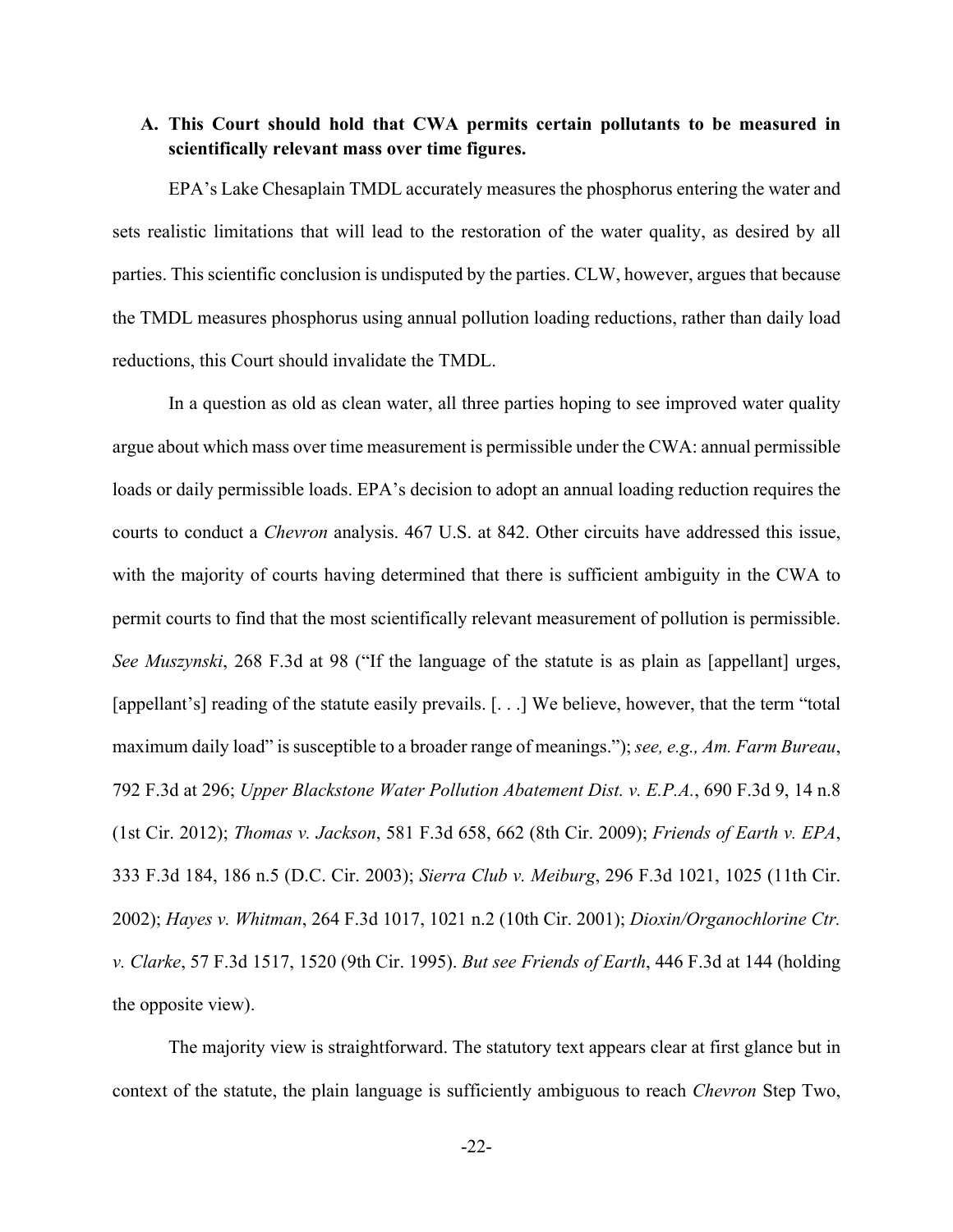and at Step Two, courts provide EPA with sufficient deference to permit the use of relevant alternative mass over time measurements. *Muszynski*, 268 F.3d at 98; *see* 40 C.F.R. § 130.2(i).

### **1. The vast majority of circuits agree, the CWA left sufficient ambiguity to permit TMDLs to advance past Step One of a** *Chevron* **Analysis.**

Under Step One, this Court must determine whether the statute unambiguously forecloses

EPA's interpretation and hence, the agency is not entitled to deference. *See Chevron*, 467 U.S. at

842. Under the CWA, each state must estimate:

*the total maximum daily thermal load* required to assure protection and propagation of a balanced, indigenous population of shellfish, fish and wildlife. Such estimates *shall take into account the normal water temperatures, flow rates, seasonal variations*, existing sources of heat input, and the dissipative capacity of the identified waters or parts thereof. Such estimates shall include a calculation of the maximum heat input that can be made into each such part and *shall include a margin of safety* which takes into account any lack of knowledge concerning the development of thermal water quality criteria for such protection and propagation in the identified waters or parts thereof.

33 U.S.C. § 1313(d)(1)(D) (emphasis added). EPA's implementing regulations note that TMDLs

"can be expressed in terms of either mass per time, toxicity, or other *appropriate* measure." 40

C.F.R. § 130.2(i) (emphasis added).

In *Am. Farm Bureau*, the Third Circuit lays out the majority view, stating that although intuitively, the statutory text and more specifically, the term "total maximum daily loads," appears to set a clear requirement, a further reading of the CWA leaves pure textualists wanting. 792 F.3d at 298. For example, the CWA is silent on other vital aspects, such as how to formulate TMDLs and what TMDLs must measure. *Id.* The statute only expressly requires TMDLs to be set at "a level necessary to implement the applicable water quality standards with seasonal variations and a margin of safety which takes into account any lack of knowledge<sup>[1]</sup>" 33 U.S.C. § 1313(d)(1)(C). The Third Circuit noted EPA's regulations are narrowly tailored to clear up the existing ambiguity in the plain language of the statute. *Am. Farm Bureau*, 792 F.3d at 296; *see also Chevron*, 467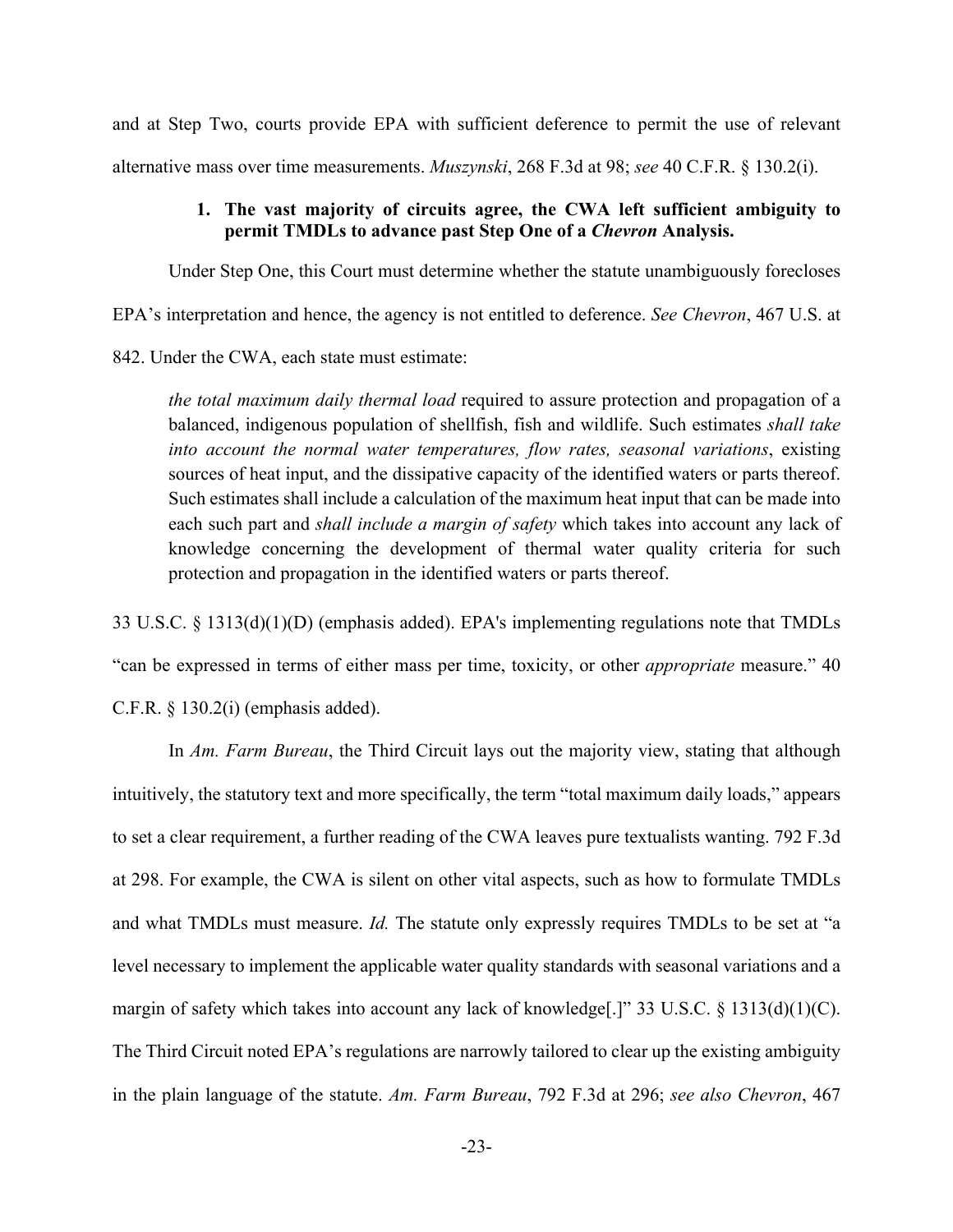U.S. at 842. "The agency has chosen to lay out in detail (1) how and why it arrived at the number it chose; (2) how it thinks it and affected jurisdictions will be able to achieve that number; (3) why that number is 'necessary to implement the applicable water quality standard  $|$ ; (4) when it expects the TMDL to achieve the applicable water quality standard; and (5) what it will do if the water quality standard is not met." *Am. Farm Bureau*, 792 F.3d at 298 (quoting § 1313(d)(1)(C)) (citations omitted). If this Court stopped at the plain text, the ambiguity of "total maximum daily load" would prevent effective implementation of the CWA. *See id.* For these reasons, a vast majority of circuits have been unwilling to confine such far-ranging expertise so narrowly. *Muszynski*, 268 F.3d at 98–99.

There is only one instance where a circuit held that the phrase "total maximum daily load" was unambiguous. In *Friends of Earth, Inc.*, the D.C. Circuit held that the word "daily" required all TMDLs to be measured accordingly, without regard to scientific merit. 446 F.3d at 145. While this is one possible reading, there are numerous reasons this Court can and should reach a different conclusion. *See id.* at 144. As discussed above, looking at the full context of the CWA reveals more ambiguity than an initial reading of a specific subsection. *See Am. Farm Bureau*, 792 F.3d at 298; *Muszynski*, 268 F.3d at 98 ("overly narrow reading of the statute loses sight of the overall structure and purpose of the CWA"). Further, this Court should also consider *Muszynski*, where the Second Circuit held that limiting measurements of all pollutants to daily loads would be "absurd, especially given that for some pollutants, effective regulation may best occur by some other periodic measure than a diurnal one." 268 F.3d at 99. Based on the summation of persuasive case law from the other circuits, and absurd results that would occur if otherwise applied, this Court should determine there is sufficient ambiguity to resolve this issue at *Chevron* Step Two. 467 U.S. at 844.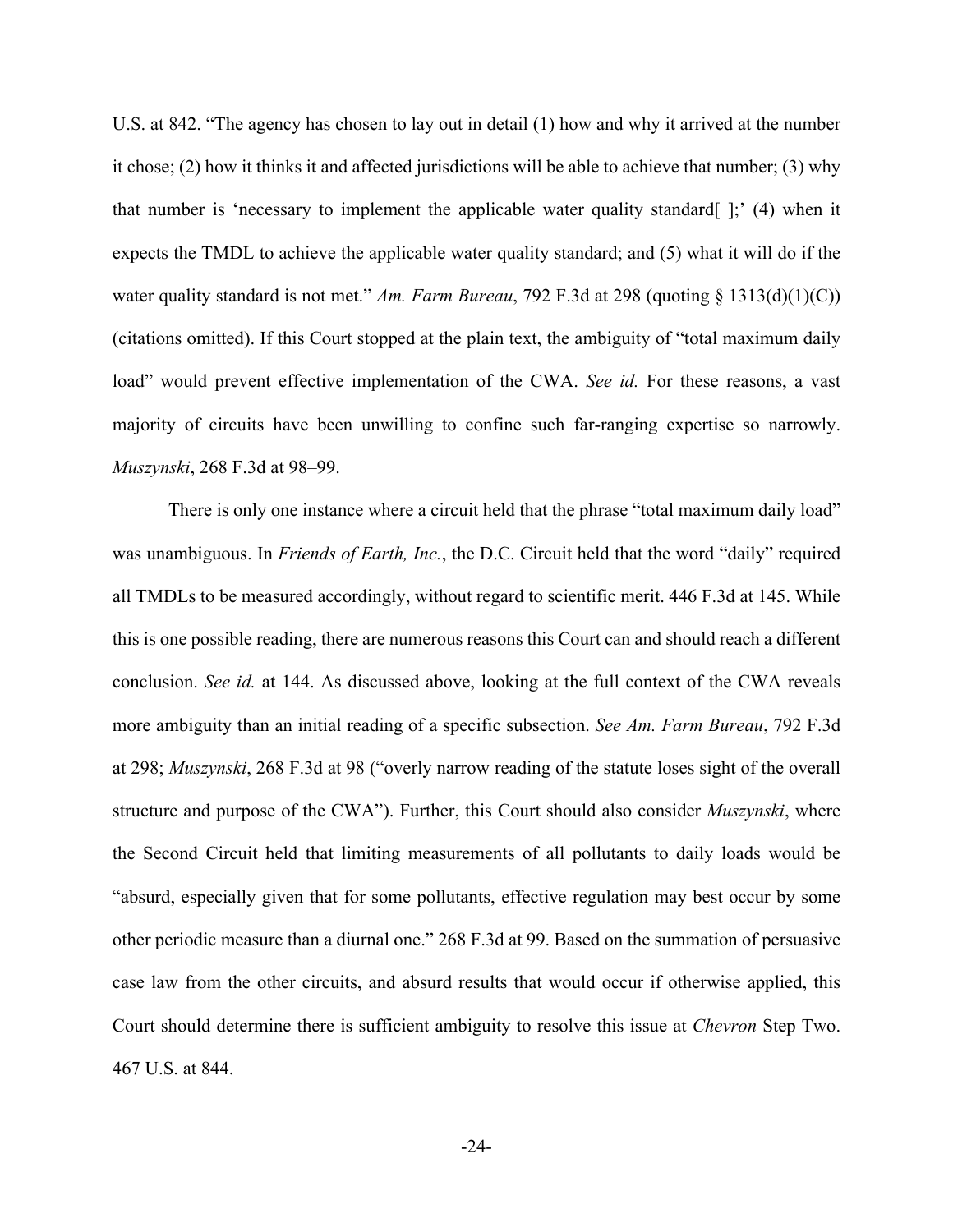### **2. EPA's regulations fill the gaps left by Congress and thereby permit TMDLs to set annual pollution limitations.**

If the statutory text is ambiguous, courts proceed to Step Two of a *Chevron* analysis. At Step Two, agency interpretations "are given controlling weight unless they are arbitrary, capricious, or manifestly contrary to the statute." *Id.* "When the agency interpretation faithfully fills the gap that Congress created [. . .], we do not ask whether it is the best possible interpretation of Congress's ambiguous language. Instead, we extend considerable deference to the agency and inquire only whether it made 'a reasonable policy choice' in reaching its interpretation." *Am. Farm Bureau*, 792 F.3d at 298 (quoting *Brand X*, 545 U.S. at 986). All courts that have reached Step Two on this question have concluded "EPA's interpretation falls within the gap created by Congress." *Id.*; *see* 40 C.F.R. § 130.2(i) ("TMDLs can be expressed in terms of either mass per time, toxicity, or other appropriate measure").

Since the vast majority of circuits agree that the plain text of the CWA leaves sufficient ambiguity to proceed to *Chevron* Step Two, this Court should provide EPA with deference because the decision to approve an annual TMDL was based on the scientific record before the agency, and thus was not arbitrary or capricious. *See Muszynski*, 268 F.3d at 98–99; *Am. Farm Bureau*, 792 F.3d at 298 ("These factors suggest that Congress wanted an expert to give meaning to the words it chose, and, as we explain below, we believe EPA's interpretation falls within the gap created by Congress"). This conclusion is not only the most faithful interpretation of the statute but is also the best policy to clean up Lake Chesaplain. Accordingly, this Court should reverse the district court's determination and remand consistent with the rule set by a majority of circuits. *See Muszynski*, 268 F.3d at 98–99*; see also Am. Farm Bureau*, 792 F.3d at 298; *Meiburg*, 296 F.3d at 1025.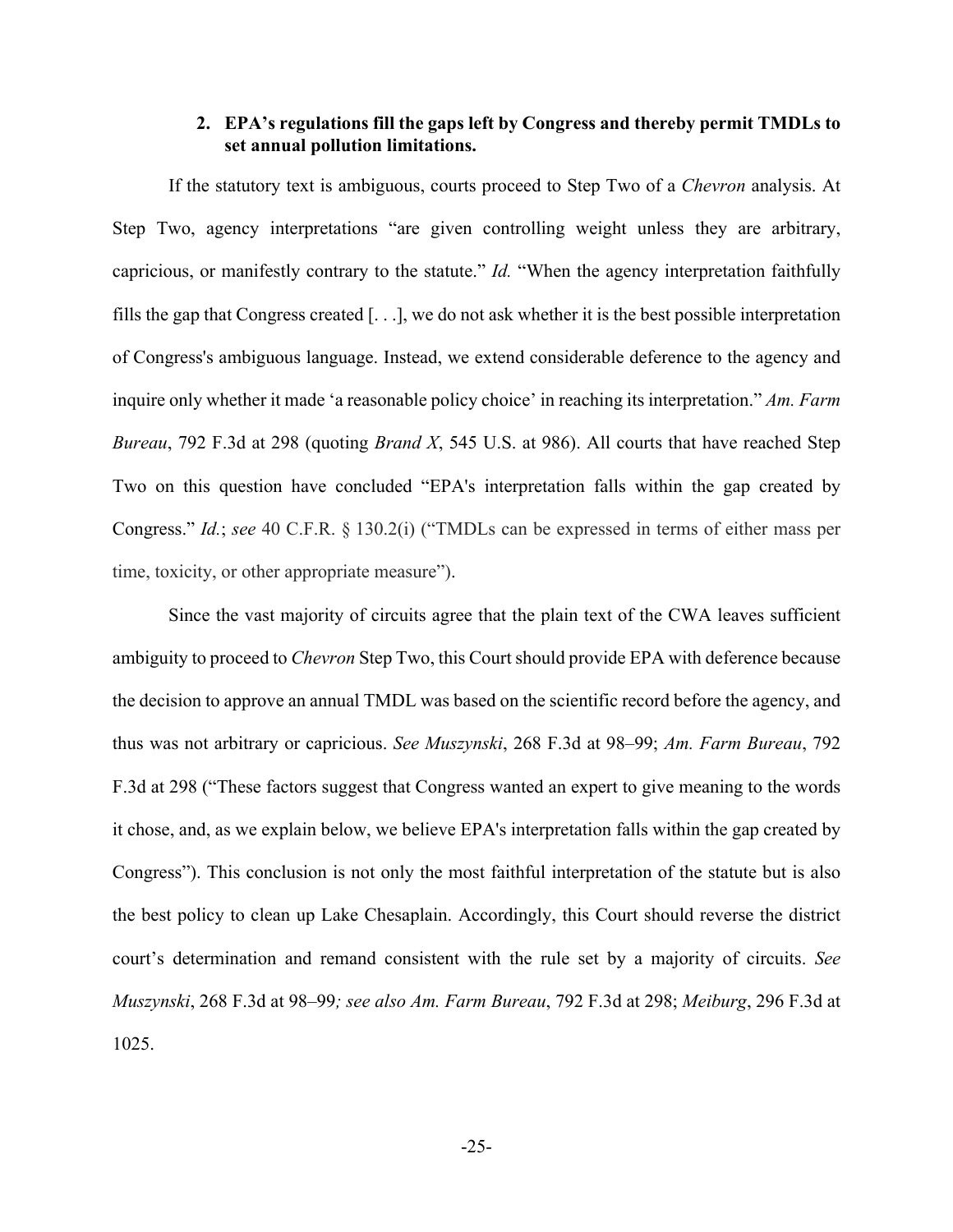## **B. Phased TMDLs are permissible under the CWA and best serve the goal of restoring Lake Chesaplain's water quality.**

The decision to phase in the Lake Chesaplain TMDL over a five-year period is permissible under 33 U.S.C. § 1313(d). Phased TMDLs are acceptable for achieving WQS because they are not expressly precluded by the CWA, EPA has issued guidance for phased TMDLs, and EPA has approved phased TMDLs on numerous occasions. *See e.g., City of Arcadia v. State Water Res. Control Bd.*, 38 Cal. Rptr. 3d 373, 390 (Cal. Ct. App. 2006) (approving a TMDL set to be phased in over fourteen years).

EPA's phased TMDL, if implemented, would likely "attain and maintain the applicable water quality standard." U.S. Envtl. Prot. Agency, OFF. OF WATER, EPA 440/4-91-001, GUIDANCE FOR WATER QUALITY-BASED DECISIONS: THE TMDL PROCESS (1991) [hereinafter *1991 Guidance*]. U.S. Envtl. Prot. Agency, OFF. OF WATER, MEMORANDUM: CLARIFICATION REGARDING "PHASED" TOTAL MAXIMUM DAILY LOADS (2006) [hereinafter *2006 Phased TMDL Memorandum*]. EPA states that a "TMDL under the phased approach will establish the schedule or timetable for the installation and evaluation of point and nonpoint source control measures, data collection, the assessment for water quality standards attainment, and, if needed, additional predictive modeling." 1991 Guidance. EPA further provides that phased TMDLs would be useful when there is data uncertainty. 2006 Phased TMDL Memorandum. The data for Lake Chesaplain is uncertain because the Union River watershed, which affects Lake Chesaplain's water quality, is changing significantly and consistently. *See id.* In the 1990s alone, ten CAFOs and a slaughterhouse were added to the watershed, and home construction boomed. Because of the high probability that additional point and nonpoint sources will be added to the watershed, the data regarding phosphorus emissions into Lake Chesaplain is uncertain and a phased TMDL is the appropriate approach. *See id.*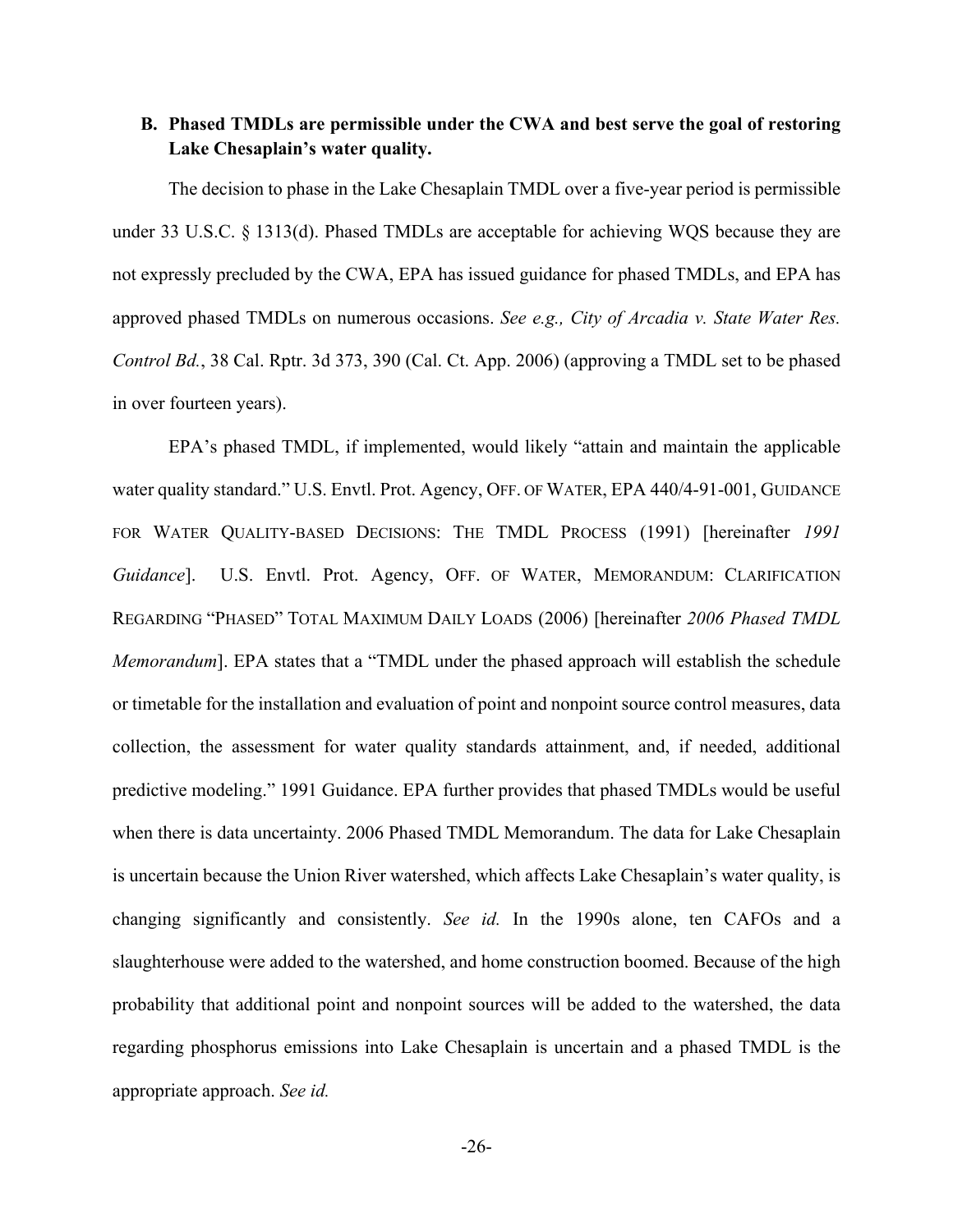In light of this data uncertainty regarding Lake Chesaplain's phosphorus levels, the phased TMDL allows New Union to revisit its NPDES permit limits and BMP each year and evaluate whether they need to be adjusted to achieve the next compliance point and reach a 35% reduction of phosphorus by year five. Since EPA's TMDL would require a 35% reduction across all point and nonpoint sources and not a specific percentage reduction for each source, if another source is added to the watershed, like the slaughterhouse or ten CAFOs in the 1990s, New Union would need to collect data on the impact of the new point or nonpoint source on phosphorus emissions and possibly adjust its permit limits and BMP to meet the 35% reduction by the fifth year. *Id.*; *see Muszynski*, 268 F.3d at 95 ("developing TMDLs for a large watershed can be data intensive and a phased approach is often used to protect the waterbody while additional information is collected.") (internal quotation omitted).

The phased TMDL also makes common sense because it gives regulated parties time to invest in technology and adopt practices that decrease phosphorus emissions into Lake Chesaplain. *See State Water Res. Control Bd.*, 38 Cal. Rptr. 3d at 390. By requiring a 35% reduction to be completed over five years instead of a 35% reduction to be completed all at once, the phased TMDL softens the blow of the costs of compliance by providing regulated parties with time to gradually incorporate these costs into their financial plans. *Cf. id.* The slaughterhouse and sewage treatment plant's challenge to the DOFEC's proposed permit limits demonstrates that the cost of complying with a TMDL is likely to be determinative of the success or failure of the TMDL in reducing phosphorus in Lake Chesaplain. Therefore, softening the blow of the costs of compliance by phasing in phosphorus reductions over five years will increase the likelihood of actually achieving the WQS for Lake Chesaplain.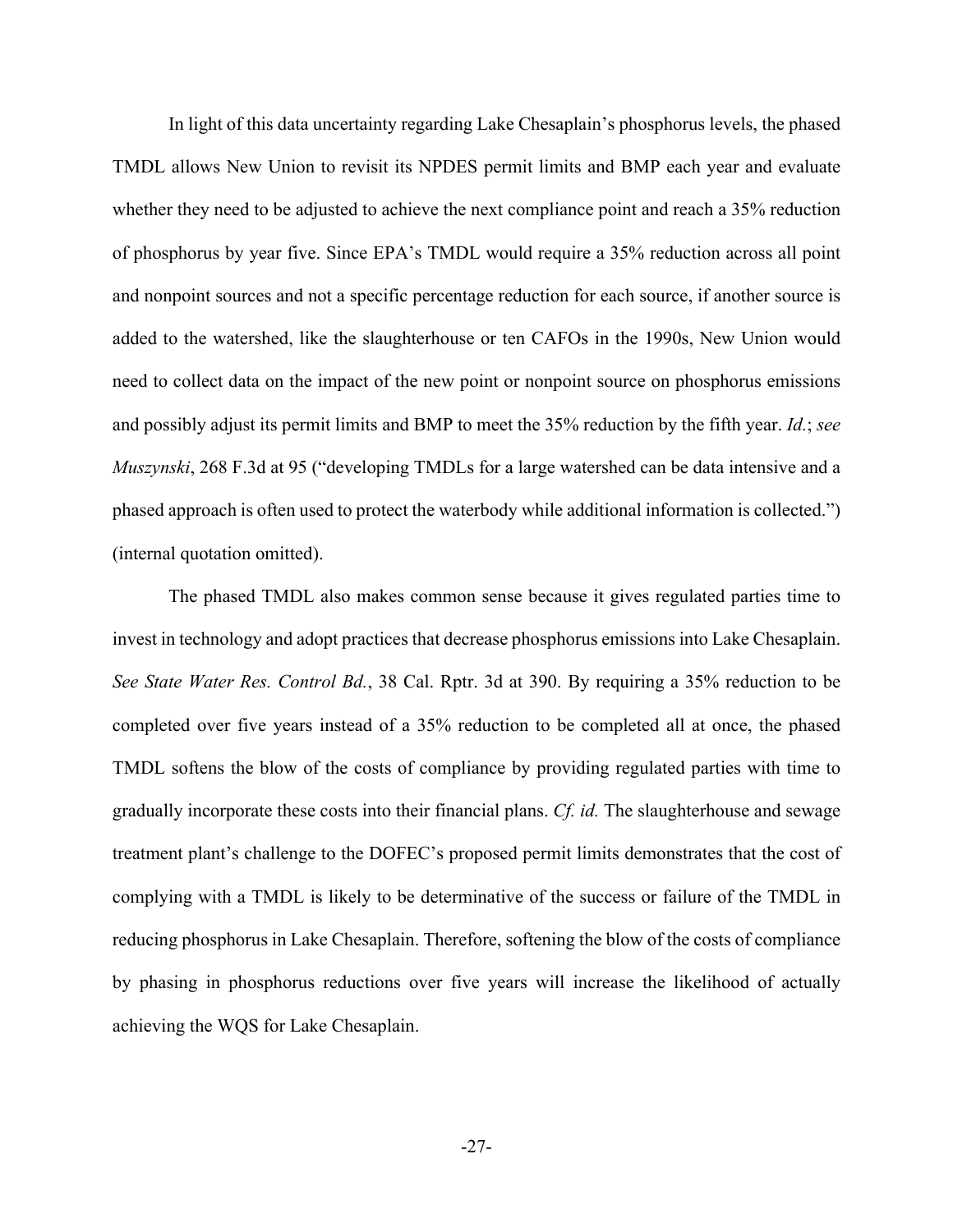## **IV. EPA's adoption of a credit system in the TMDL for anticipated BMP was not arbitrary or capricious.**

TMDLs use a permitting system for point sources that places a strict cap on the amount of discharge a point source can contribute to a waterbody. 40 C.F.R. § 130.7(a). Additionally, TMDLs must take into account pollution stemming from nonpoint sources, such as sewer systems and agricultural runoff. 40 C.F.R. § 130.2(i). If pollution from nonpoint sources increases, the amount of pollution point sources can contribute to a waterbody decreases. *See id.*

One method to reduce nonpoint source pollution is for states to institute BMP. "If [BMP] or other nonpoint source pollution controls make more stringent [LA] practicable, then [WLA] can be made less stringent." 40 C.F.R. § 130.1(i). Therefore, if a state introduces BMP for nonpoint sources in an effort to make nonpoint source pollution controls more stringent, then EPA can issue credits to the state. The state could then use those credits to increase the cap on point sources, allowing for a higher threshold of pollution in each point source's permit. 1991 Guidance.

CLW challenges EPA's issuance of credits to New Union for anticipated BMP, arguing that EPA's decision was arbitrary and capricious or an abuse of discretion. CLW argues there is no reasonable assurance that the nonpoint sources will implement the BMP, thereby rendering the TMDL unlikely to achieve the WQS. CLW bases its argument upon "reasonable assurance" language in the 1991 Guidance which states:

When establishing permits for point sources in the watershed, the record should show that in the case of any credit for future nonpoint source reductions, (1) there is *reasonable assurance* that nonpoint source controls will be implemented and maintained or (2) that nonpoint source reductions are demonstrated through an effective monitoring program.

(emphasis added). The district court properly rejected CLW's argument that the 1991 Guidance binds EPA. Under CLW's theory, EPA arbitrarily and capriciously issued credits to New Union because the adopted Lake Chesaplain TMDL does not provide reasonable assurance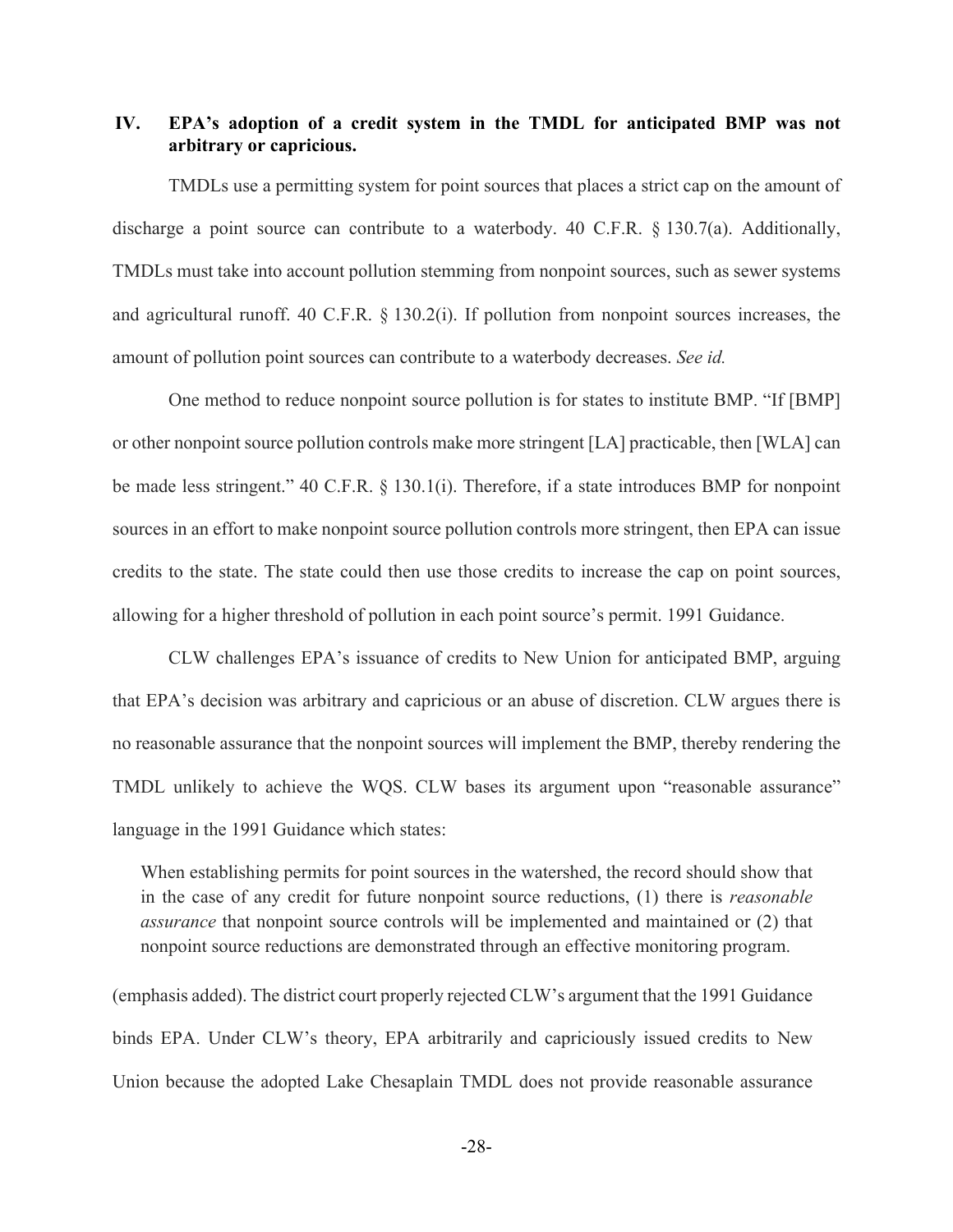that the BMP will be implemented and maintained. However, CLW's theory fails because the 1991 Guidance is merely a general statement of policy and is not binding on EPA, New Union or any other party.

## **A. Administrative guidance falls into one of three categories: (1) general statement of policy, (2) legislative rule, or (3) interpretive rule.**

Courts reviewing agency guidance must determine if the guidance is (1) a general statement of policy, (2) imposes a legislative rule, or (3) creates an interpretative rule. *See Am. Mining Cong. v. Mine Safety & Health Admin.*, 995 F.2d 1106, 1109 (D.C. Cir. 1993). Each categorization imposes different requirements and obligations on the administrative agency. *See id.*

A general statement of policy entails an agency explaining how it will enforce a statute or regulation. *Nat'l Mining Ass'n v. McCarthy*, 758 F.3d 243, 251–52 (D.C. Cir. 2014). For example, in *Cement Kiln Recycling Coal. v. E.P.A.*, the D.C. Circuit held a general statement of policy does "not impose legally binding requirements on EPA, state, or the regulated community, and may not apply to a particular situation based on the specific circumstances of the combustion facility." 493 F.3d 207, 227 (D.C. Cir. 2007). General statements of policy provide suggestions for implementations but do not create legally binding requirements. *See id.*

Guidance may also create a legislative rule. A legislative rule is "[a]n agency action that purports to impose legally binding obligations or prohibitions on regulated parties." *Nat'l Mining Ass'n*, 758 F.3d at 251–52. However, legislative rules must go through a notice and comment period under the APA. *See* 5 U.S.C. § 553.

The final categorization of guidance is an interpretive rule. *See Am. Mining Cong.*, 995 F.2d at 1109. Guidance falls into this category when "[a]n agency action … merely interprets a prior statute or regulation, and does not itself purport to impose new obligations or prohibitions or requirements on regulated parties." *Nat'l Mining Ass'n*, 758 F.3d at 251–52. Guidance is an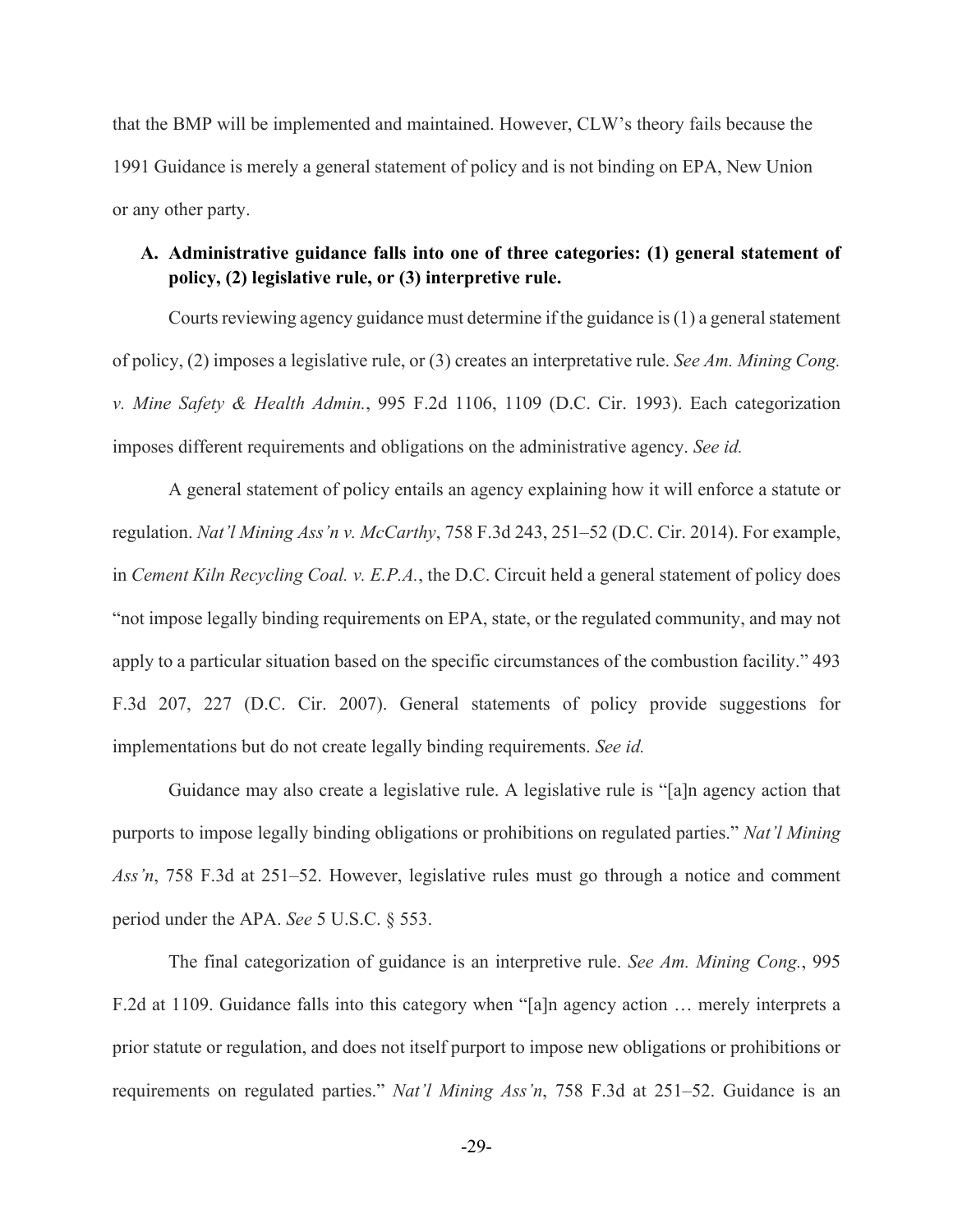interpretative rule when none of four factors are present: (1) the rule functions as a basis for enforcement, a basis to confer benefits, or to ensure the performance of duties; (2) the agency published the rule in the Code of Federal Regulations; (3) the agency explicitly invoked its legislative authority; (4) the rule effectively amends a prior legislative rule. *Am. Mining Cong*, 995 F.2d at 1112.

To ascertain the appropriate categorization of administrative guidance, courts ask: (1) whether the guidance imposes any rights or obligations upon the parties, and (2) whether the guidance genuinely leaves the agency and its decision makers freedom to exercise discretion. *See Gen. Elec. Co. v. E.P.A.*, 290 F.3d 377, 382 (D.C. Cir. 2002). Courts consider three additional factors: "(1) The agency's own characterization of its action, (2) whether the action was published in the Federal Register or the Code of Federal Regulations; and (3) whether the action has binding effects on private parties or on the agency." *Id.* (citing *Molycorp, Inc. v. E.P.A.*, 197 F.3d 543, 545 (D.C. Cir. 1999)). Courts place the most weight on whether the guidance imposes any rights or obligations upon the parties and whether the action has binding effects on private parties or on the agency. *Id.* at 383.

## **B. Courts give substantial deference to agency categorization of its own guidance and EPA views the 1991 Guidance as a general statement of policy.**

Under *Chevron*, an agency interpreting its own regulation and providing further guidance on how to comply with the regulation, is afforded substantial deference. *See Thomas Jefferson Univ. v. Shalala*, 512 U.S. 504, 512 (1994). In *Shalala*, the Secretary of Health and Human Services (HHS) interpreted regulations issued by HHS in order to clarify particular reimbursement provisions in the Medicare regulation. *Id.* In determining whether the Secretary's interpretation of HHS' own regulations was arbitrary and capricious, the Supreme Court explained, "[w]e must give substantial deference to an agency's interpretation of its own regulations." *Id.* The Court continued,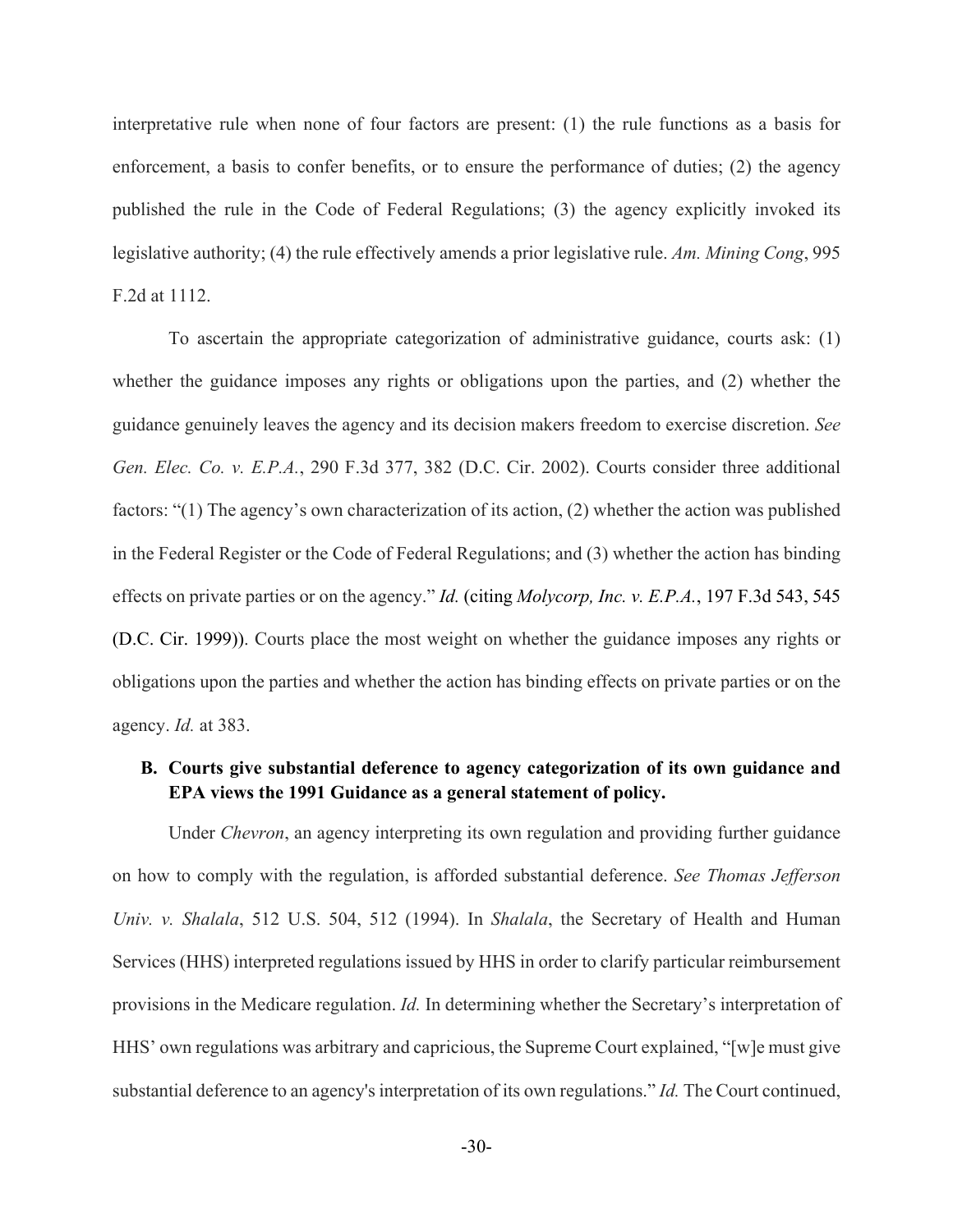"[o]ur task is not to decide which among several competing interpretations best serves the regulatory purpose. Rather, the agency's interpretation must be given controlling weight unless it is plainly erroneous or inconsistent with the regulation." *Id.* (citations omitted).

Here, EPA interpreted its own regulations and provided guidance related to the TMDL process. *See id.* When reviewing EPA's interpretation of its own regulations, this Court must grant EPA the same "substantial deference" to its interpretation of its own regulation. *See id.* EPA's interpretation of 40 C.F.R. § 130.1(i) is not plainly erroneous or inconsistent with the regulation because the regulation provides for the application of credits, but does not state how the credit process will operate nor what EPA should use to evaluate the application of credits to a state's TMDL.

Importantly, EPA explicitly says in its 1991 Guidance that the guidance is not binding: "[t]his document provides guidance only. It does not establish or affect legal rights or obligations. This guidance may be reviewed and revised periodically to reflect changes in EPA's strategy for the implementation of water quality-based controls, to include new information, or to clarify and update the text." 1991 Guidance. Agency documents that do not impose legally binding requirements on any entities cannot be binding on any of the parties individually. *See Gen. Elec. Co.*, 290 F.3d at 382; *Molycorp, Inc.*, 197 F.3d at 545. When the pages of guidance documents are "replete with words of suggestion[,] its provisions are described as recommendations, that permitting authorities are encourage[d] to consider[;]" they are not binding on any of the parties*. Cement Kiln Recycling Coal.*, 493 F.3d at 227 (citation omitted).

The language provided at the beginning of the document discloses to any reader that the information contained within is not binding and does not create any legal rights or obligations. *See id.* Furthermore, the 1991 Guidance contains a variety of measures that states may or should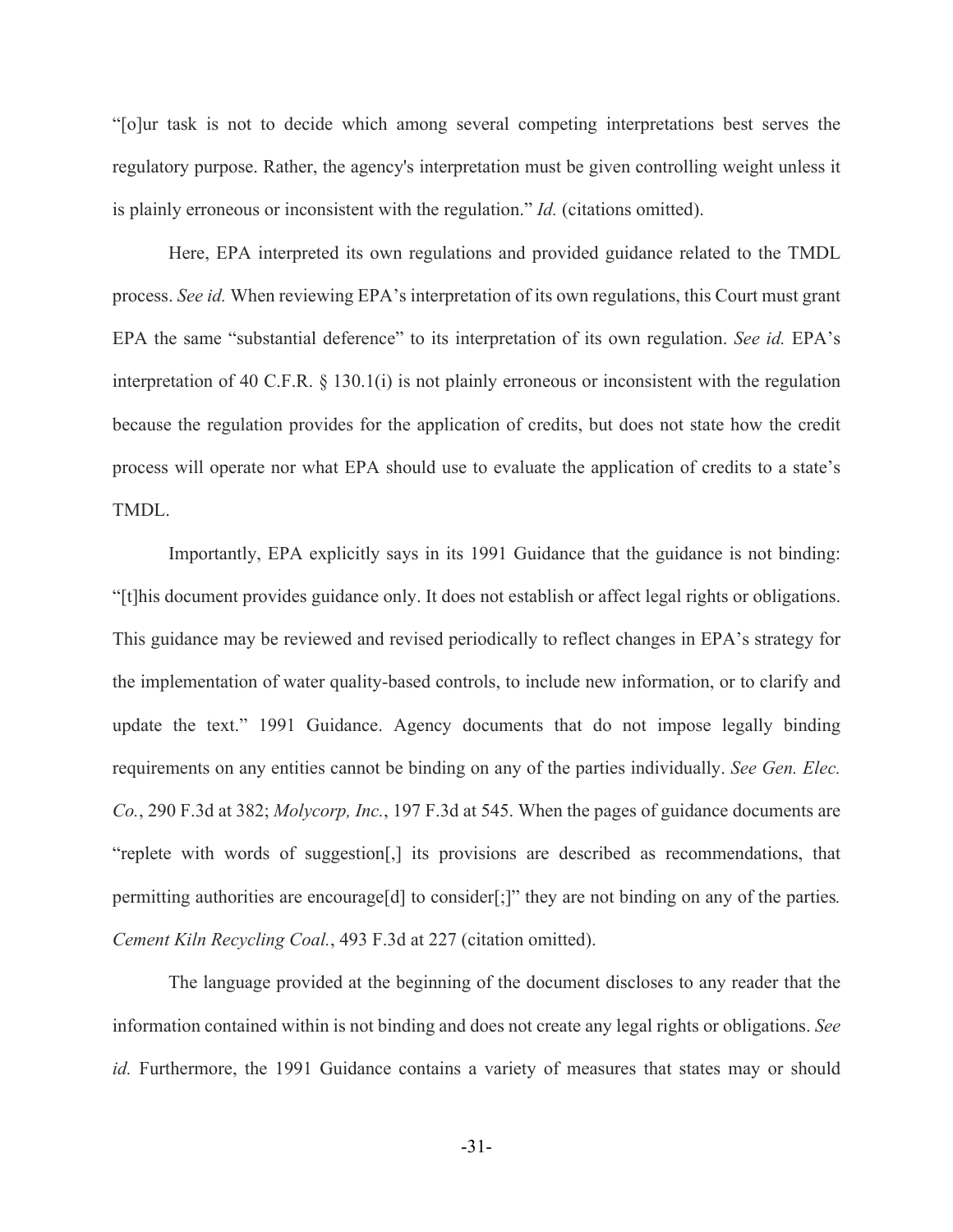institute in order to take advantage of the credit program. *See id*. The 1991 Guidance's numerous uses of "should" and "may" illustrate that the document does not dictate requirements, but rather, provides recommendations*. See id.*

Even if this Court does not grant substantial deference to EPA's categorization of its own 1991 Guidance, the 1991 Guidance should still be considered a general statement of policy because it merely explains how EPA will enforce the TMDL process, including an explanation of how the agency makes determinations about the application of credits when BMP are instituted for nonpoint sources. *See id*. The "reasonable assurance" language in the 1991 Guidance does not appear anywhere in 40 C.F.R. § 130.2(i), but rather is agency terminology used to explain what it will look for when evaluating whether credits should be applied.

Additionally, the 1991 Guidance is a general statement of policy because it does not create any rights or obligations on the state with regard to the application of a credit. *See Gen. Elec. Co.*, 290 F.3d at 382. The approval of a state's TMDL does not depend upon the application of credits or not. The state determines whether or not it will implement BMP, the method of implementation, and the method of overseeing the implementation. EPA allows the state to take advantage of the credit process by implementing BMP. States are not required nor do they have any obligation to seek credits for instituting BMP for nonpoint sources. Accordingly, this Court should affirm the district court's holding. *See id.*

## **C. Even if this Court overrides EPA's categorization of the guidance and determines it is a legislative rule, the TMDL's credit system survives judicial review.**

### **1. If the guidance is not a general statement of policy, the rule must be struck down under the APA.**

If the 1991 Guidance is a legislative rule, then it is required to have gone through notice and comment rulemaking. *See Am. Mining Cong.*, 995 F.2d at 1112. If this Court views the 1991 Guidance as a legislative rule, then this Court must strike down the 1991 Guidance as an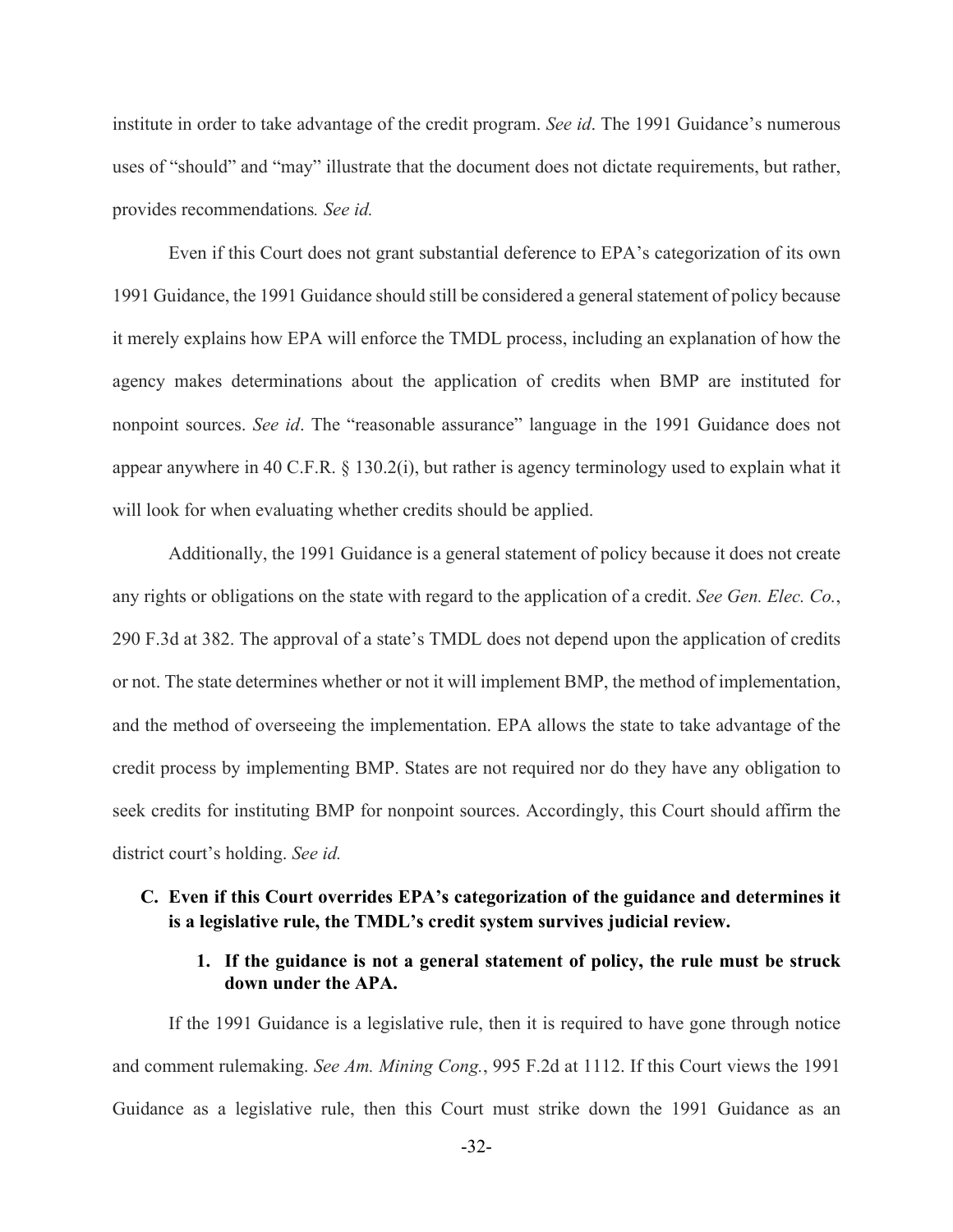improperly passed legislative rule because it violated the procedural requirements of the APA. *See* 5 U.S.C. § 553. EPA must publish a notice of proposed rulemaking, give interested parties an opportunity to comment, and hold an informal hearing. *See id.*

For example, in *General Elec. Co.*, the D.C. Circuit found an EPA guidance constituted a legislative rule and then struck down the legislative rule for failure to notice the proposed rulemaking. 290 F.3d at 385. The court overturned the rule and provided interested parties an opportunity to comment and hold informal hearings. *Id.* The 1991 Guidance issued by EPA was not published with a notice of proposed rulemaking, did not give interested parties an opportunity to comment, and did not hold an informal hearing about the reasonable assurance standard. *See id.* Without following any of the steps required under the APA, this Court must strike down the reasonable assurance standard if it determines the 1991 Guidance is a legislative rule. *Id.*

Notably, the 1991 Guidance is also not an interpretive rule. Guidance can only be an interpretive rule when it satisfies any of the four factors listed in *Am. Mining Cong*. 995 F.2d at 1112. The first factor is whether the rule functions as a basis for enforcement, *a basis to confer benefits*, or to ensure the performance of duties. *Id*. Because the 1991 Guidance does confer benefits, it cannot be an interpretive rule. *See id.* 

### **2. Alternatively, if the reasonable assurance standard does apply, the TMDL's credit system meets this standard.**

The BMP New Union planned to institute went through notice and comment from the nonpoint sources. Although the nonpoint sources may have raised concerns about the implementations of the new guidelines and requirements, it is still reasonably assured that New Union can institute the BMP over the course of the phase in period. "Assurances may include the application or utilization of local ordinances, grant conditions, or other enforcement authorities." 1991 Guidance. New Union does, however, need time to implement these assurances. *See id.*